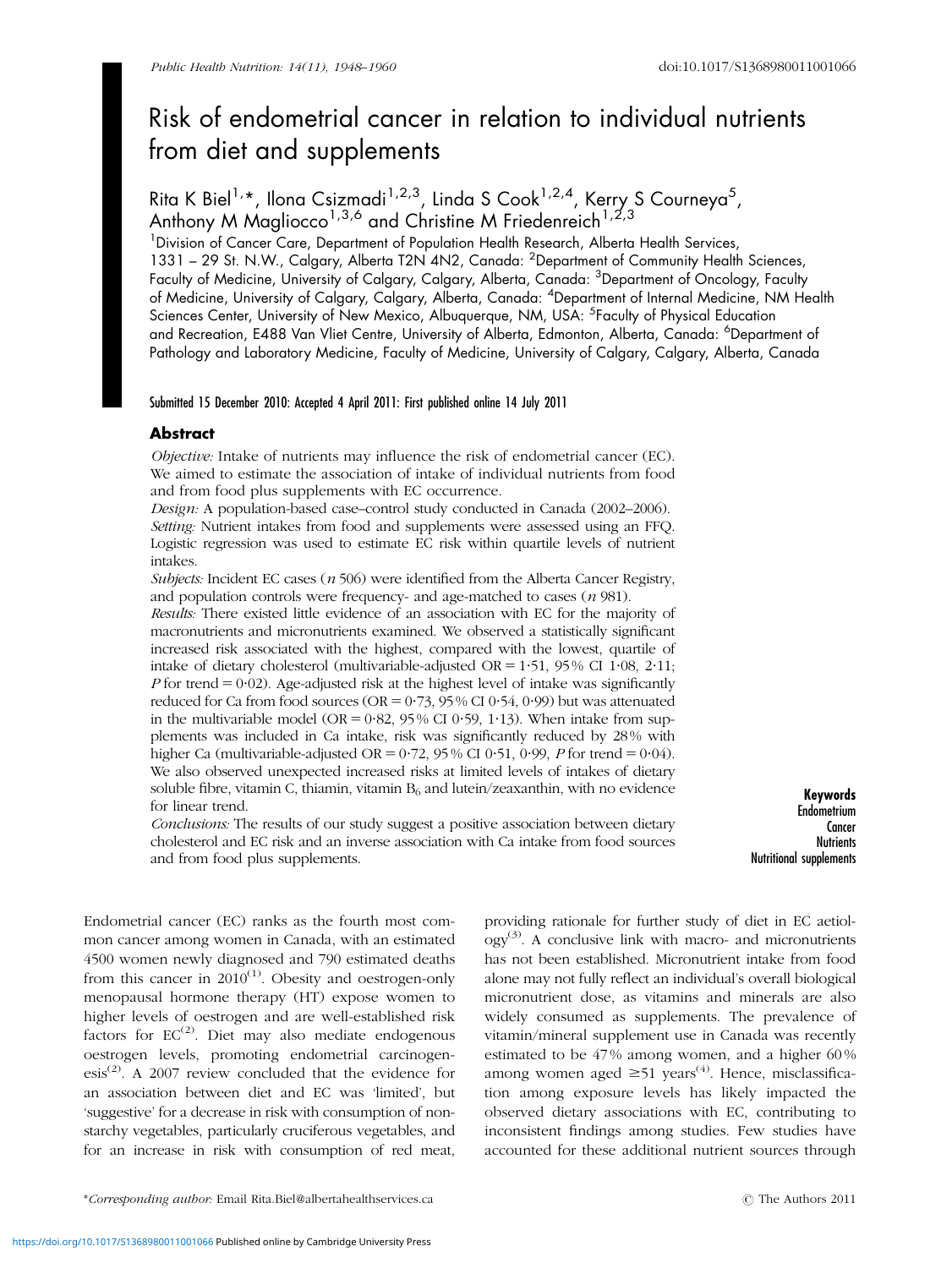adjustment, through addition to diet or by restriction to nonusers of supplements. Only two studies have examined EC risk in association with micronutrient intake from food and supplements combined, examining a limited number of micronutrients<sup> $(5,6)$ </sup>. To address this gap, we collected information on a wide range of micronutrients from food and supplements through a case–control study of EC.

## Methods

## Study population

A population-based case–control study of EC risk was conducted in Alberta, Canada, and details of this study have been reported<sup> $(7)$ </sup>. As part of the present study, information was collected on past-year dietary intake. All participants provided signed informed consent, and ethical approval was obtained from the Alberta Cancer Board and from the University of Calgary. Cases, identified from the Alberta Cancer Registry, comprised women aged 30–79 years with incident, primary-site EC diagnosed in Alberta between 12 September 2002 and 15 February 2006. Controls comprised  $\geq$ 30-year-old Alberta residents recruited through random digit dialling and frequency-matched to cases 2:1 on the basis of age  $(\pm 5 \text{ years})^{(8)}$ . All participants completed in-person interviews and a self-administered diet history questionnaire (DHQ). The participation rate was 67?9 %  $(n 549)$  for cases and  $52.2\%$   $(n 1036)$  for controls. We excluded eleven women because of unsatisfactory interviews, forty-seven women because they did not complete a DHQ and forty women because they reported total daily energy intake values  $\langle 2510 \text{ kJ} (600 \text{ kcal})/d (n 33)$  and  $>$ 20 920 kJ (5000 kcal)/d (*n* 7). Thus, 506 cases and 981 controls were included in the present analysis.

## Data collection

In-person interviews were conducted and anthropometric measurements were taken. Participants self-reported their past-year dietary intake using a Canadian version of the National Cancer Institute's (NCI)  $DHQ<sup>(9)</sup>$  following their interview. The cognitively tested DHQ queries frequency and portion size intakes of 124 individual food items. A subset of questions ascertains seasonal food intake, special foods and use or addition of fat. The original US version was validated against biomarkers of energy expenditure and protein intake<sup>(10-12)</sup>. Because of differences in nutrient fortification<sup>(13)</sup>, the Canadian DHQ nutrient database was previously modified for use in Canada<sup> $(14)$ </sup>. The 'Diet\*Calc' Analysis Program version 1?4?3 (National Cancer Institute, Bethesda, MD, USA) was used to derive nutrient intake variables.

Twenty-seven nutrients were examined in total. Macronutrients included total energy (kJ (kcal)), protein (g), total fat (g), saturated fat (g), monounsaturated fat (g), polyunsaturated fat (g), discretionary fat (g), cholesterol (mg), carbohydrate (g), dietary fibre NDSR (Nutrition Data Systems for Research; g), insoluble fibre (g) and soluble fibre (g). We examined food and supplement intakes, expressed as daily intakes, of twelve individual micronutrients including vitamin A (retinol equivalents),  $\beta$ -carotene ( $\mu$ g), vitamin C (mg), vitamin D ( $\mu$ g), vitamin E (mg  $\alpha$ -tocopherol equivalents), folate ( $\mu$ g dietary folate equivalents (DFE)), thiamin ( $B_1$ ; mg), riboflavin ( $B_2$ ; mg), niacin (mg), vitamin  $B_6$  (mg), vitamin  $B_{12}$  ( $\mu$ g) and Ca (mg). Methionine (g) and additional phytochemicals lycopene  $(\mu g)$  and lutein/zeaxanthin  $(\mu g)$  were examined from food sources only. Total folate intake, expressed as DFE, was estimated by accounting for the greater bioavailability of synthetic folic acid compared with naturally occurring food folate<sup> $(15)$ </sup>. Synthetic folic acid was multiplied by 1?7 before this amount was added to naturally occurring food folate to derive total DFE from food or from food and supplements $(15,16)$ .

#### Statistical analyses

Nutrients were natural log transformed and adjusted for total energy using the residual method $(17)$ . Unconditional logistic regression analysis was used to estimate OR and 95 % CI for the risk of EC within nutrient intake quartiles according to the distribution among controls in age-adjusted and multivariable-adjusted models. If an association with EC was detected, possible effect modification was assessed by stratifying these models by BMI (<25.0  $v \ge 25.0 \text{ kg/m}^2$ ), waist circumference ( $\leq 88$  v.  $\geq 88$  cm) and menopausal status (pre/perimenopausal  $v$ . postmenopausal) and by examining the interaction terms between nutrient intake exposure levels and these effect modifiers in logistic models. A stratified analysis by HT use was also undertaken to examine postmenopausal women not taking HT compared with those taking only oestrogen plus progesterone  $(E + P)$  HT. The following factors were considered as confounders because of their known or suspected associations with both EC risk and diet: age (years), total energy intake (kJ (kcal)/d; as per the residuals-adjusted model, except in the case of modelling total energy intake as an exposure), age at menarche (years), BMI (<25 $\cdot$ 0 v. 25 $\cdot$ 0–29 $\cdot$ 9,  $\geq$ 30 $\cdot$ 0 kg/m<sup>2</sup>), parity (0 v. 1–2, more than two pregnancies at  $\geq$ 20 weeks' gestation), education (lower than high school  $\nu$ . high school or higher), hypertension history (ever  $\nu$  never), history of type 2 diabetes (ever  $v$ . never), hormone contraceptive use (never  $v$ . ever), HT use combined with menopausal status (post/perimenopausal/no HT  $v$ . post/perimenopausal + oestrogen; post/perimenopausal  $+ E + P$ ; post/perimenopausal + other menopausal hormones; premenopausal), lifetime alcohol consumption (0 drinks  $v$ . <1 drink,  $\geq$ 1 drink/d) and smoking (smoker, ex-smoker or current smoker). All covariates were first individually assessed.

Age and total energy intake were included in all models. Nutrient-specific supplement use (yes  $v$ . no) was included in all micronutrient diet models, except for lycopene, lutein/zeaxanthin and methionine. Covariates were deleted from saturated models using a backward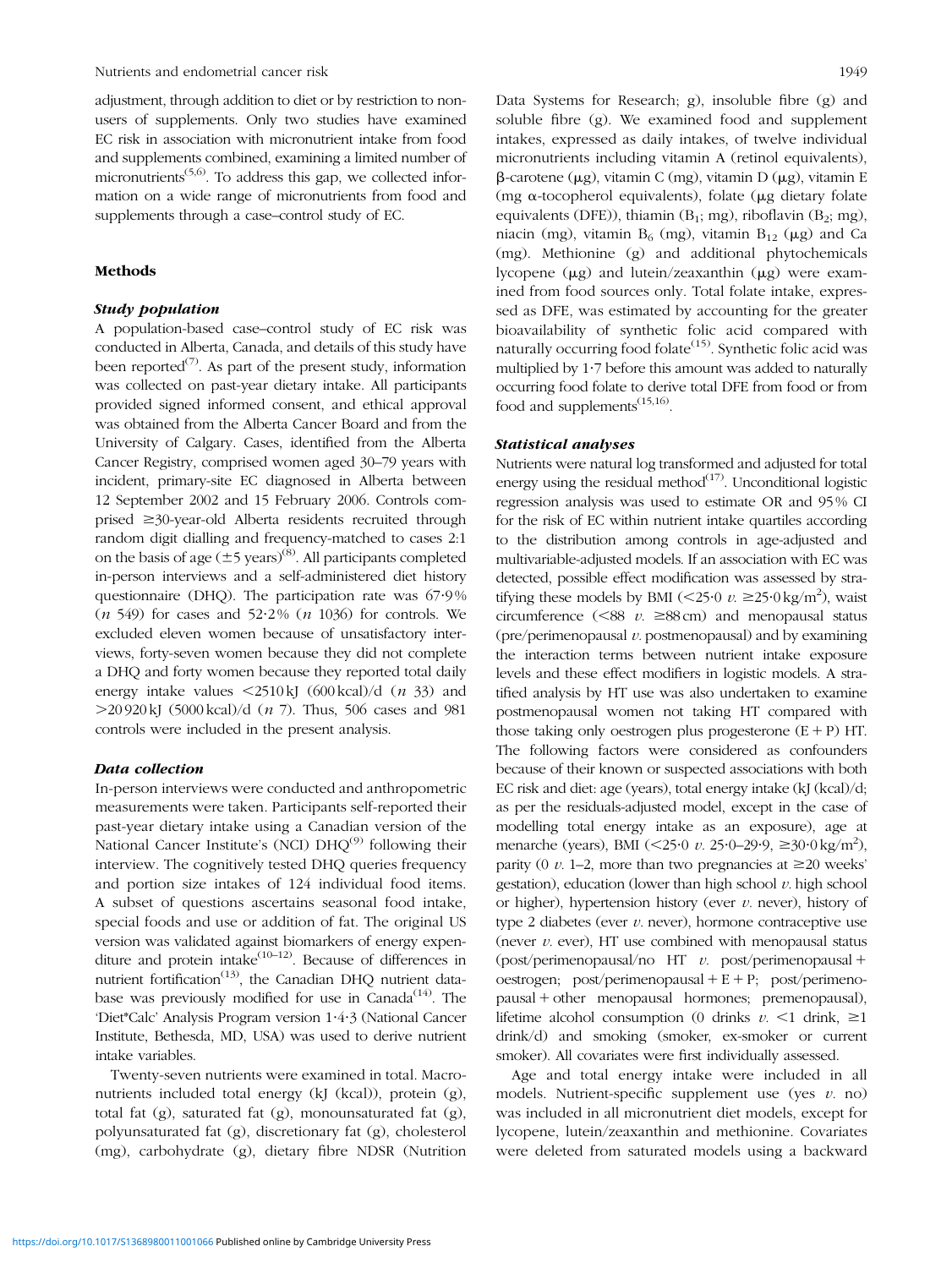elimination procedure $(18)$ , with the exception of biologically important covariates. A significant change in effect was defined as  $>10\%$  difference in the point estimate from the saturated model OR. Fully adjusted models included age, total energy intake, age at menarche, BMI, parity, education, hypertension history, hormone contraception use and HT use combined with menopausal status. Model fit was assessed using the Hosmer–Lemeshow goodnessof-fit test<sup>(19)</sup>. Tests for linear trend were conducted for all models of categorized data, with an ordinal-score variable treated as a continuous variable and all P values reported as two-sided. All statistical analyses were performed using the STATA statistical software package version 10.0 (Stata-Corp LP, College Station, TX,  $USA$ <sup> $(51)$ </sup>.

## Results

Our study population consisted primarily of Caucasian (96 %), postmenopausal (74 %) women, 28–79 years of

Table 1 Characteristics of endometrial cancer cases and controls and age-adjusted OR for risk of endometrial cancer with non-dietary risk factors, Alberta, Canada, 2002–2006 (n 1487)

|                                                        | Cases (n 506) |         | Controls (n 981) |                |                   |            |
|--------------------------------------------------------|---------------|---------|------------------|----------------|-------------------|------------|
| Characteristic                                         | Mean or n     | sp or % | Mean or n        | sp or %        | Age-adjusted OR   | 95 % CI    |
| Age (years)                                            | 58.7          | 9.2     | 58.3             | $10-1$         |                   |            |
| BMI $(kg/m^2)^*$                                       | 32.3          | 7.9     | $28 - 1$         | 5.7            |                   |            |
| $<$ 25 $\cdot$ 0                                       | 92            | 18      | 321              | 33             | 1.00              |            |
| $25.0 - 29.9$                                          | 136           | 27      | 357              | 36             | 1.32              | 0.98, 1.80 |
| $\geq 30.0$                                            | 278           | 55      | 302              | 31             | 3.20              | 2.41, 4.25 |
| Waist circumference (cm)t                              | 97.9          | 18.7    | 87.5             | 14.6           | -                 |            |
| $<$ 88                                                 | 163           | 32      | 550              | 57             | 1.00              |            |
| $\geq 88$                                              | 339           | 68      | 422              | 43             | 2.71              | 2.16, 3.39 |
| Age at menarche (years) <sup>‡</sup>                   | 12.3          | 1.5     | 12.6             | 1.5            | 0.89              | 0.83, 0.96 |
| Parity (pregnancies at $\geq$ 20 weeks' gestation)     | 2.2           | 1.5     | 2.6              | 1.6            | $\qquad \qquad -$ |            |
| 0                                                      | 89            | 18      | 101              | 10             | 1.00              |            |
| $1 - 2$                                                | 220           | 43      | 411              | 42             | 0.58              | 0.42.0.81  |
| >2                                                     | 197           | 40      | 469              | 48             | 0.42              | 0.30, 0.60 |
| HT use by menopausal status§ll                         |               |         |                  |                |                   |            |
| Post/perimenopausal - no HT                            | 283           | 56      | 487              | 50             | 1.00              |            |
| Post/perimenopausal $- E$ only                         | 19            | 4       | 23               | $\overline{c}$ | 1.37              | 0.73, 2.58 |
| Post/perimenopausal $- E + P$                          | 125           | 25      | 322              | 35             | 0.66              | 0.51, 0.85 |
| Post/perimenopausal - other HT                         | 26            | 5       | 26               | 3              | 1.73              | 0.98, 3.03 |
| Premenopausal                                          | 52            | 10      | 116              | 12             | 0.85              | 0.55, 1.30 |
| Hormone contraception use (ever)                       | 308           | 61      | 695              | 71             | 0.63              | 0.50, 0.80 |
| Hypertension (ever)                                    | 213           | 42      | 257              | 26             | 2.08              | 1.65, 2.63 |
| Type 2 diabetes (ever)**                               | 60            | 12      | 56               | 6              | 2.19              | 1.49, 3.22 |
| Educational leveltt                                    |               |         |                  |                |                   |            |
| High school or lower                                   | 167           | 33      | 273              | 28             | 1.00              |            |
| Above high school                                      | 339           | 67      | 707              | 72             | 0.79              | 0.63, 1.00 |
| Total physical activity (MET $\times$ h/week per year) | 119.2         | 32.4    | $120 - 1$        | 32.7           | $-$               |            |
| ≤96.47                                                 | 123           | 24      | 246              | 25             | 1.00              |            |
| >96.47 to ≤117.75                                      | 141           | 28      | 245              | 25             | 1.13              | 0.83, 1.53 |
| >117.75 to $\leq$ 139.90                               | 125           | 25      | 245              | 25             | 1.00              | 0.74, 1.36 |
| >139.90 to $\leq$ 275.43                               | 117           | 23      | 245              | 25             | 0.92              | 0.67, 1.27 |
| Smoking                                                |               |         |                  |                |                   |            |
| Never/fewer than 100 cigarettes                        | 257           | 51      | 489              | 50             | 1.00              |            |
| Ex-smoker                                              | 194           | 38      | 369              | 38             | 1.00              | 0.79, 1.25 |
| Current smoker                                         | 55            | 11      | 123              | 12             | 0.86              | 0.60, 1.22 |
| Total alcohol consumption (drinks/d)‡‡                 |               |         |                  |                |                   |            |
| 0 (non-drinkers)                                       | 105           | 21      | 149              | 15             | 1.00              |            |
| $\leq 1$                                               | 387           | 76      | 804              | 82             | 0.69              | 0.52, 0.91 |
| >1                                                     | 14            | 3       | 28               | 3              | 0.72              | 0.36, 1.44 |
| Supplement use (multivitamin or nutrient-only type)    |               |         |                  |                |                   |            |
| No                                                     | 81            | 16      | 120              | 12             | 1.00              |            |
| Yes                                                    | 425           | 84      | 861              | 88             | 0.72              | 0.53, 0.98 |
|                                                        |               |         |                  |                |                   |            |

HT, hormone therapy; E, oestrogen;  $E + P$ , oestrogen + progesterone; MET, metabolic equivalents.

\*Height and weight self-reported for five cases and five controls, not reported by one control.

-Not reported for four cases and nine controls.

- - Not reported for two cases.

§HT use not reported for one case and six controls.

IIMenopausal status not reported in one case and one control.<br>¶Not reported in two controls: OR compared with never.

¶Not reported in two controls; OR compared with never.<br>\*\*Not reported in three controls; OR compared with never.

ttNot reported in one control.

- - - - Lifetime total alcohol consumption (minimum of six drinks per year) assessed at the time of interview. Participants reported the number of drinks of beer (1 can/glass/bottle 5 12 oz/360 ml), wine (1 glass 5 5 oz/140 ml) or liquor (1?5 oz/45 ml) consumed per week for each pattern of drinking. Responses were used to estimate alcohol consumption in grams of ethanol per year, and this estimate was converted to number of drinks per day.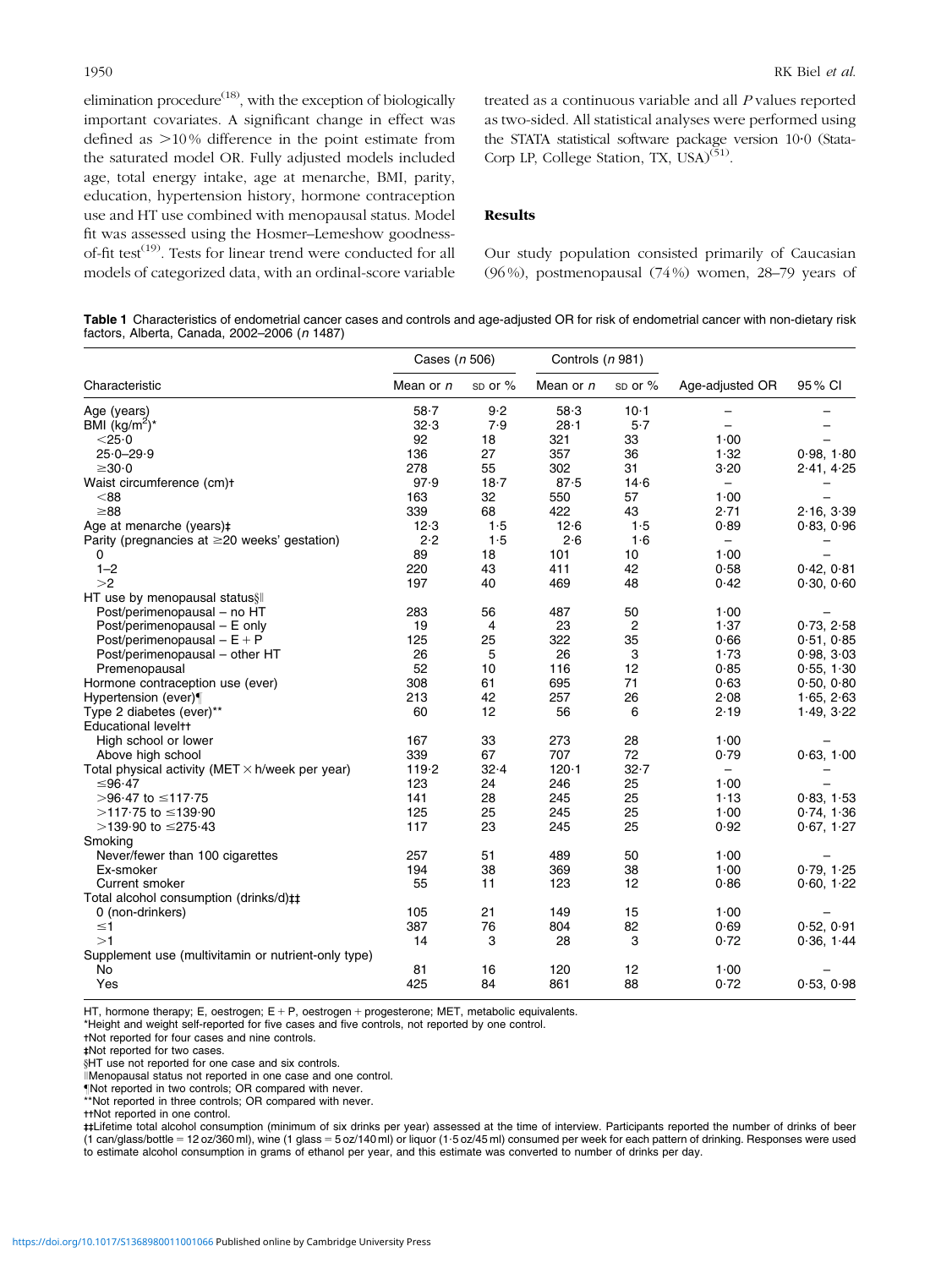Table 2 Daily nutrient intakes reported on the DHQ by cases and controls

|                                   |            | Cases (n 506) |            | Controls (n 981) |
|-----------------------------------|------------|---------------|------------|------------------|
| Daily intake                      | Mean       | <b>SD</b>     | Mean       | <b>SD</b>        |
| Macronutrients                    |            |               |            |                  |
| Total energy (kJ)*                | 6730.4     | 2626.7        | 6682.3     | $2620 - 4$       |
| Protein (g)                       | 64.9       | 25.6          | 64.8       | 28.0             |
| Total fat $(q)$                   | 60.2       | $30-0$        | 58.8       | $29 - 1$         |
| Saturated fat (g)                 | 19.3       | 9.8           | 19.0       | $10-0$           |
| Monounsaturated fat (g)           | 22.6       | 11.9          | 22.0       | 11.3             |
| Polyunsaturated fat (g)           | 13.6       | 7.5           | 13.2       | 7.2              |
| Discretionary fat (g)             | 47.0       | 25.0          | 46.0       | 24.5             |
| Cholesterol (mg)                  | $218 - 1$  | $134 - 7$     | 205.3      | 111.0            |
| Dietary fibre (g; NDSR)           | 19.4       | 8.9           | 19.5       | 8.9              |
| Soluble fibre (g; NDSR)           | $6-7$      | 3·1           | $6-7$      | 3.0              |
| Insoluble fibre (g; NDSR)         | 12.6       | 5.9           | $12 - 7$   | 6·0              |
| Carbohydrates (g)                 | 206.0      | 85.0          | 203.8      | 82.2             |
| Micronutrients                    |            |               |            |                  |
| Vitamin A (µg RE)                 | $1381 - 4$ | 895.2         | 1390.8     | $946 - 4$        |
| $\beta$ -Carotene ( $\mu$ g)      | 4364.2     | 3523.4        | 4419.0     | $3791 - 1$       |
| Vitamin C (mg)                    | 145.2      | 88.3          | 138.7      | 83.9             |
| Vitamin D $(\mu g)$               | 4.3        | 2.6           | 4.3        | 2.9              |
| Vitamin E (mg ATE)                | 8.3        | 4.4           | 8·1        | 4.2              |
| Thiamin (mg)                      | 1.3        | 0.5           | 1.3        | 0.5              |
| Riboflavin (mg)                   | 1.6        | 0.7           | 1.6        | 0.7              |
| Niacin (mg)                       | 17.8       | 7·0           | 17.6       | 7·1              |
| Vitamin $B_6$ (mg)                | 1.7        | 0.7           | 1.7        | 0.7              |
| Vitamin $B_{12}$ ( $\mu$ g)       | 4.3        | 2.8           | 4·1        | 2.8              |
| $Ca$ (mg)                         | 787.7      | $385 - 1$     | 825.6      | 460.2            |
| Fe (mg)                           | 11.6       | 4.6           | 11.8       | 4.8              |
| Na (mg)                           | 2569.4     | 1094.5        | 2524.6     | $1060 - 1$       |
| Folate $(\mu g)$                  | 316.2      | 144.3         | 311.3      | 140.9            |
| Lycopene $(\mu g; NDSR)$          | 6597.3     | 7425.4        | $5941 - 7$ | 5222.8           |
| Lutein/zeaxanthin $(\mu g; NDSR)$ | 3017.5     | 3072.2        | 2928.5     | 3173.7           |
| Methionine (g; NDSR)              | 1.4        | 0.6           | 1.4        | 0.6              |
| Selected supplement intakest      |            |               |            |                  |
| Vitamin A $(\mu g \nR E)$         | 955.9      | 563.3         | 1047.2     | 764.5            |
| $\beta$ -Carotene ( $\mu$ g)      | 191.8      | 199.2         | 217.9      | 259.2            |
| Vitamin C (mg)                    | $251 - 4$  | 327.4         | 245.1      | 351.8            |
| Vitamin D $(\mu g)$               | $8-7$      | 4.5           | 8.8        | 4.7              |
| Vitamin E (mg ATE)                | 43.5       | $60 - 4$      | 54.2       | 66.0             |
| Thiamin (mg)                      | 2.5        | 2.5           | 2.7        | 2·6              |
| Riboflavin (mg)                   | 2.2        | $1-7$         | 2.3        | $1-7$            |
| Niacin (mg)                       | $21 - 1$   | 12.2          | 19.9       | 11.0             |
| Vitamin $B_6$ (mg)                | 9.2        | 14.9          | $10 - 0$   | 15.5             |
| Vitamin $B_{12}$ ( $\mu$ g)       | 4.8        | 2.0           | 4.9        | 1.9              |
| $Ca$ (mg)                         | 493.3      | 332.2         | 513.7      | $330 - 7$        |
| Fe $(mg)$                         | 17.3       | $8-7$         | $16-3$     | 7·6              |
| Folate $(\mu g)$                  | 327.3      | 142.3         | 327.6      | 137.8            |
|                                   |            |               |            |                  |

DHQ, diet history questionnaire; NDSR, Nutrition Data Systems for Research; RE, retinol equivalents; ATE,  $\alpha$ -tocopherol equivalents. \*Cases: 1608?6 kJ (627?8 kcal); controls: 1597?1 kJ (626?3 kcal).

+Estimated among users of given supplement; multivitamin or nutrient-only-type source.

age, who were married or had been married previously (96 %; Table 1). Risk increased with being overweight or obese (BMI $\geq$ 25 $\cdot$ 0 kg/m<sup>2</sup> v. BMI $\lt$ 25 $\cdot$ 0 kg/m<sup>2</sup>), having a waist circumference  $\geq 88$  cm, having a younger age at menarche and having a history of hypertension or type 2 diabetes. Risk was reduced for women who were more educated, parous, past-year dietary supplement users, ever hormone contraception users or post- or perimenopausal and users of  $E + P$  HT (Table 1). Women were generally physically inactive and low alcohol consumers; half of them were never smokers (Table 1). The daily nutrient intakes reported by cases and controls are presented in Table 2. The prevalence of use of any multivitamin or any nutrient-only-type supplement was 84 % for cases and 88 % for controls. Vitamin C was the most prevalent supplemental nutrient, taken by 69 % of cases and 74 % of controls.

#### **Macronutrients**

We did not find an association with EC for the majority of macronutrients examined, including total energy intake, protein, total fat, saturated fat, carbohydrate and total dietary fibre (Table 3). We observed a 51–59 % elevation in risk in the highest quartile of intake of dietary cholesterol, with a statistically significant increasing trend in both ageadjusted and multivariable-adjusted models ( $OR = 1.59$ ,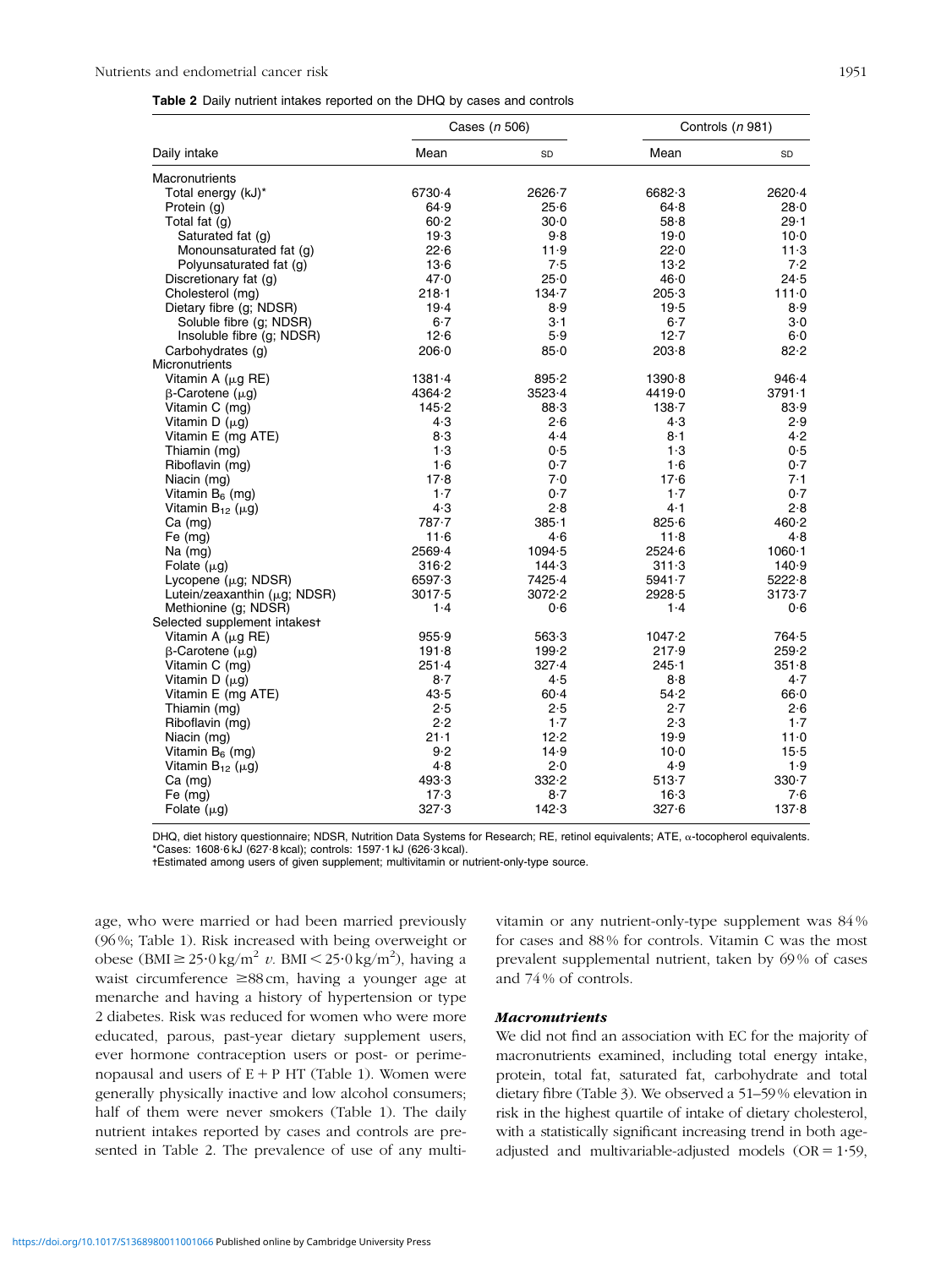|  |  | Table 3 Age- and multivariable-adjusted OR and 95% CI for risk of endometrial cancer with daily intakes of individual macronutrients |
|--|--|--------------------------------------------------------------------------------------------------------------------------------------|
|  |  |                                                                                                                                      |

| Nutrient exposure quartile          | Cases (n 506) | Controls (n 981) | Age-adjusted OR* | 95% CI     | Multivariable OR+ | 95 % CI    |
|-------------------------------------|---------------|------------------|------------------|------------|-------------------|------------|
| Total energy (kJ)‡                  |               |                  |                  |            |                   |            |
| ≤4880.6                             | 122           | 245              | 1.00             |            | 1.00              |            |
| >4880.6 to ≤6230.0                  | 129           | 246              | 1.06             | 0.78, 1.44 | 1.06              | 0.74, 1.51 |
| >6230 0 to ≤7875 1                  | 124           | 244              | 1.04             | 0.76, 1.41 | 1.04              | 0.68, 1.59 |
| >7875 $\cdot$ 1 to ≤19318 $\cdot$ 4 | 131           | 246              | 1.09             | 0.80, 1.48 | 1.08              | 0.56, 2.09 |
| P for trend                         |               |                  | 0.87             |            | 0.97              |            |
| Protein (g)                         |               |                  |                  |            |                   |            |
| $\leq 53.0$                         | 121           | 246              | 1.00             |            | 1.00              |            |
| >53.0 to ≤61.1                      | 144           | 244              | 1.21             | 0.90, 1.63 | 1.31              | 0.95, 1.80 |
| >61.1 to ≤68.8                      | 106           | 246              | 0.88             | 0.64, 1.21 | 0.90              | 0.64, 1.26 |
| $>68.8$ to ≤101.2                   | 135           | 245              | 1.13             | 0.83, 1.53 | $1 - 10$          | 0.79, 1.52 |
| P for trend                         |               |                  | 0.90             |            | 0.86              |            |
| Total fat (g)                       |               |                  |                  |            |                   |            |
| ≤45.7                               | 123           | 245              | 1.00             |            | 1.00              |            |
|                                     |               |                  |                  |            |                   |            |
| >45.7 to ≤53.5                      | 114           | 245              | 0.93             | 0.68, 1.27 | 1.01              | 0.72, 1.41 |
| >53.5 to ≤61.9                      | 131           | 246              | 1.07             | 0.79, 1.45 | $1-13$            | 0.81, 1.56 |
| $>61.9$ to ≤120.4                   | 138           | 245              | $1-13$           | 0.84, 1.53 | 1.12              | 0.80, 1.55 |
| P for trend                         |               |                  | 0.30             |            | 0.39              |            |
| Saturated fat (g)                   |               |                  |                  |            |                   |            |
| ≤14.3                               | 120           | 245              | 1.00             |            | 1.00              |            |
| >14.3 to ≤17.0                      | 120           | 245              | 1.01             | 0.74, 1.37 | 1.08              | 0.78, 1.51 |
| >17 $\cdot$ 0 to ≤20 $\cdot$ 5      | 140           | 245              | 1.18             | 0.87, 1.59 | 1.21              | 0.87, 1.67 |
| >20.5 to ≤44.3                      | 126           | 246              | 1.06             | 0.78, 1.44 | 1.06              | 0.76, 1.49 |
| P for trend                         |               |                  | 0.51             |            | 0.59              |            |
| Monounsaturated fat (q)             |               |                  |                  |            |                   |            |
|                                     |               |                  |                  |            |                   |            |
| ≤16.9                               | 124           | 246              | 1.00             |            | 1.00              |            |
| >16.9 to ≤20.0                      | 124           | 245              | 1.01             | 0.75, 1.37 | 1.06              | 0.76, 1.47 |
| >20.0 to ≤23.4                      | 125           | 245              | 1.02             | 0.75, 1.38 | 1.01              | 0.72, 1.40 |
| >23.4 to ≤45.9                      | 133           | 245              | 1.09             | 0.80, 1.47 | 1.07              | 0.77, 1.48 |
| P for trend                         |               |                  | 0.60             |            | 0.78              |            |
| Polyunsaturated fat (g)             |               |                  |                  |            |                   |            |
| ≤9.7                                | 121           | 245              | 1.00             |            | 1.00              |            |
| >9.7 to ≤11.7                       | 130           | 246              | 1.06             | 0.78, 1.44 | 1.07              | 0.77, 1.49 |
| >11.7 to ≤13.9                      | 121           | 244              | 1.00             | 0.74, 1.36 | 0.97              | 0.70, 1.35 |
| >13.9 to ≤40.1                      | 134           | 246              | $1 - 10$         | 0.81, 1.49 | $1 - 11$          | 0.81, 1.54 |
| P for trend                         |               |                  | 0.64             |            | 0.66              |            |
| Discretionary fat (g)               |               |                  |                  |            |                   |            |
| $\leq 34.3$                         |               |                  |                  |            |                   |            |
|                                     | 118           | 246              | 1.00             |            | 1.00              |            |
| >34.3 to ≤41.3                      | 117           | 245              | 1.01             | 0.74, 1.37 | 1.06              | 0.76, 1.48 |
| >41.3 to ≤49.6                      | 141           | 244              | 1.21             | 0.89, 1.64 | 1.23              | 0.89, 1.71 |
| >49.6 to ≤101.1                     | 130           | 246              | $1 - 11$         | 0.82, 1.51 | 1.12              | 0.80, 1.56 |
| P for trend                         |               |                  | 0.31             |            | 0.36              |            |
| Cholesterol (mg)                    |               |                  |                  |            |                   |            |
| ≤141.2                              | 100           | 246              | 1.00             |            | 1.00              |            |
| >141.2 to ≤179.3                    | 126           | 245              | 1.27             | 0.92, 1.74 | 1.22              | 0.87, 1.72 |
| >179 3 to ≤225 4                    | 123           | 245              | 1.24             | 0.90, 1.71 | 1.29              | 0.92, 1.82 |
| >225.4 to ≤917.8                    | 157           | 245              | 1.59             | 1.17, 2.16 | 1.51              | 1.08, 2.11 |
| P for trend                         |               |                  | 0.01             |            | 0.02              |            |
| Carbohydrate (g)                    |               |                  |                  |            |                   |            |
| ≤171.7                              | 127           | 245              | 1.00             |            | 1.00              |            |
| >171.7 to ≤195.8                    |               |                  |                  |            |                   |            |
|                                     | 128           | 245              | 1.01             | 0.75, 1.37 | $1-10$            | 0.79, 1.51 |
| >195 $\cdot$ 8 to ≤215 $\cdot$ 8    | 113           | 245              | 0.88             | 0.65, 1.21 | 0.97              | 0.70, 1.35 |
| >215.8 to ≤332.0                    | 138           | 246              | 1.07             | 0.79, 1.45 | $1 - 11$          | 0.80, 1.54 |
| P for trend                         |               |                  | 0.86             |            | 0.70              |            |
| Dietary fibre (g; NDSR)             |               |                  |                  |            |                   |            |
| ≤14.8                               | 132           | 246              | $1 - 00$         | -          | 1.00              |            |
| >14.8 to ≤18.4                      | 134           | 245              | 1.01             | 0.75, 1.36 | $1 - 13$          | 0.82, 1.56 |
| >18.4 to ≤21.9                      | 120           | 244              | 0.90             | 0.66, 1.22 | 1.06              | 0.77, 1.48 |
| >21.9 to $\leq$ 45.1                | 120           | 246              | 0.88             | 0.65, 1.20 | 0.96              | 0.69, 1.34 |
| P for trend                         |               |                  | 0.32             |            | 0.75              |            |
| Insoluble fibre (g; NDSR)           |               |                  |                  |            |                   |            |
| ≤9.5                                | 132           | 246              | 1.00             |            | 1.00              |            |
|                                     | 129           |                  |                  |            |                   |            |
| $>9.5$ to $\leq$ 11.8               |               | 245              | 0.97             | 0.72, 1.31 | 1.16              | 0.84, 1.60 |
| >11.8 to ≤14.3                      | 132           | 245              | 0.98             | 0.73, 1.33 | 1.14              | 0.82, 1.58 |
| >14.3 to $\leq$ 31.5                | 113           | 245              | 0.84             | 0.61, 1.14 | 0.95              | 0.68, 1.34 |
| P for trend                         |               |                  | 0.30             |            | 0.81              |            |
| Soluble fibre (q; NDSR)             |               |                  |                  |            |                   |            |
| ≤5.1                                | 116           | 246              | $1 - 00$         |            | 1.00              |            |
| $>5.1$ to $\leq 6.3$                | 148           | 244              | 1.27             | 0.94, 1.72 | 1.40              | 1.01, 1.93 |
| $>6.3$ to $\leq 7.5$                | 124           | 246              | 1.05             | 0.77, 1.43 | 1.20              | 0.86, 1.68 |
| $>7.5$ to ≤14.9                     | 118           | 245              | $1 - 00$         | 0.73, 1.36 | 1.08              | 0.77, 1.52 |
| P for trend                         |               |                  | 0.65             |            | 0.91              |            |
|                                     |               |                  |                  |            |                   |            |

NDSR, Nutrition Data Systems for Research.

\*Adjusted for age (years) and total energy intake (kcal/d; except in the case of total energy intake).<br>+Additionally adjusted for age at menarche (years), BMI (<25·0 v. 25·0–29·9, ≥30·0 kg/m<sup>2</sup>), parity (0 v. 1–2, >2 preg - - Quartile cut-off points in kcal: 1166?5, 1489?0, 1882?2 and 4617?2, respectively.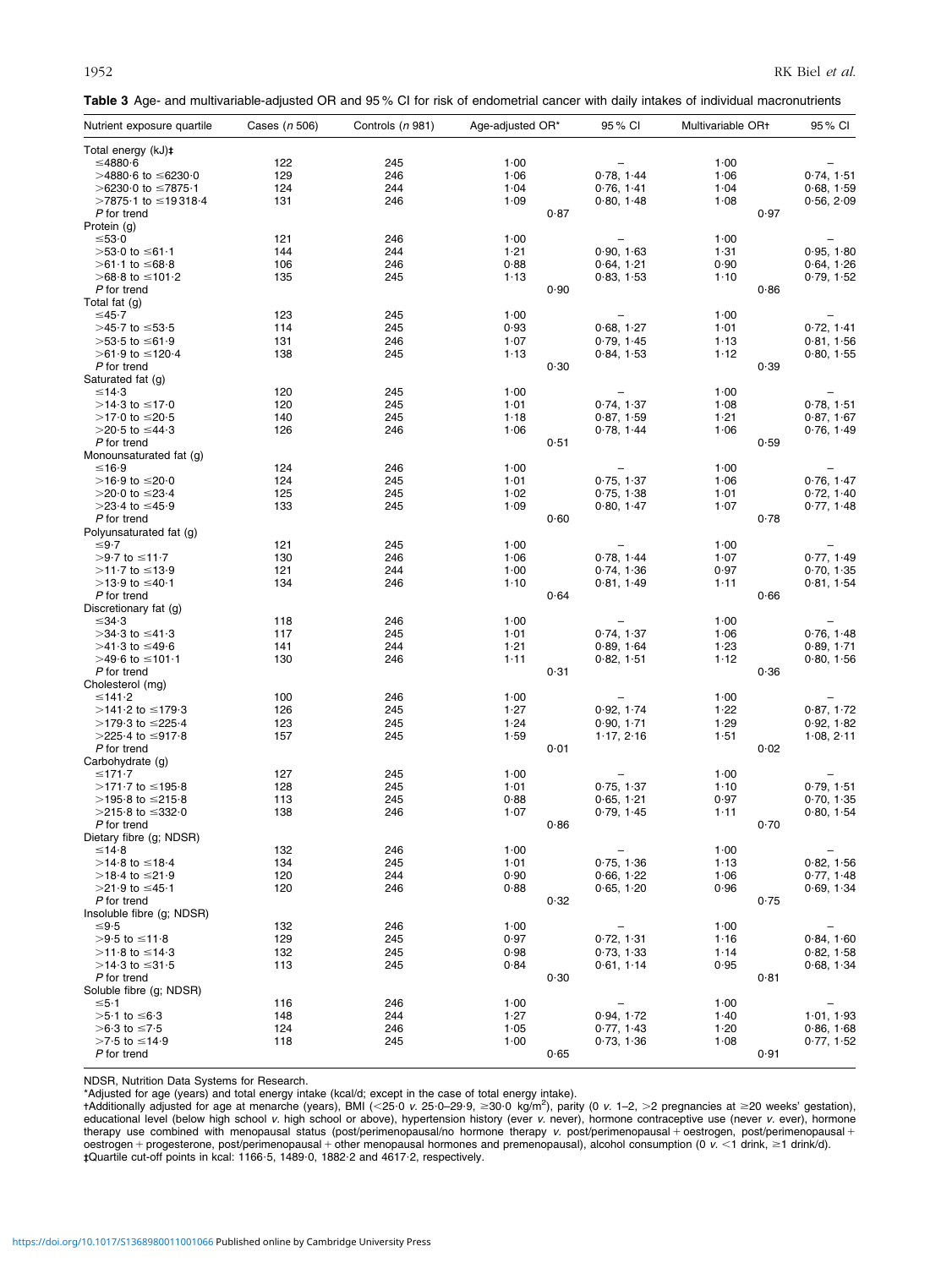|                                  |                |                  | Pre/perimenopausal (n 168)                           |            |                 |                  | Postmenopausal (n 1317)                                    |            |
|----------------------------------|----------------|------------------|------------------------------------------------------|------------|-----------------|------------------|------------------------------------------------------------|------------|
|                                  | Cases $(n 52)$ | Controls (n 116) | Multivariable-adjusted OR*                           | 95% CI     | Cases $(n 453)$ | Controls (n 864) | Multivariable-adjusted OR*+                                | 95 % CI    |
| Cholesterol (mg)                 |                |                  |                                                      |            |                 |                  |                                                            |            |
| $\leq 141.2$                     | 21             | 30               | 1.00                                                 |            | 79              | 186              | 1.00                                                       |            |
| >141.2 to ≤179.3                 | 31             | 59               | 1.61                                                 | 0.73, 3.54 | 94              | 186              | 1.16                                                       | 0.79, 1.70 |
| >179.3 to ≤225.4                 | 35             | 75               | 2.10                                                 | 0.98, 4.51 | 88              | 170              | 1.14                                                       | 0.77, 1.68 |
| >225.4 to ≤917.8                 | 32             | 72               | 1.55                                                 | 0.72, 3.35 | 125             | 172              | 1.51                                                       | 1.04, 2.20 |
| P for trend                      |                |                  | 0.24                                                 |            |                 |                  | 0.04                                                       |            |
|                                  |                |                  | BMI < 25 $\cdot$ 0 kg/m <sup>2</sup> ( <i>n</i> 413) |            |                 |                  | BMI $\geq$ 25 $\cdot$ 0 kg/m <sup>2</sup> ( <i>n</i> 1073) |            |
|                                  | Cases $(n 92)$ | Controls (n 321) | Multivariable-adjusted OR*                           | 95% CI     | Cases $(n 414)$ | Controls (n 659) | Multivariable-adjusted OR*                                 | 95 % CI    |
| Cholesterol (mg)                 |                |                  |                                                      |            |                 |                  |                                                            |            |
| ≤141.2                           | 29             | 93               | 1.00                                                 |            | 71              | 153              | 1.00                                                       |            |
| >141.2 to ≤179.3                 | 30             | 68               | 1.34                                                 | 0.70, 2.58 | 96              | 177              | 1.29                                                       | 0.87, 1.92 |
| >179.3 to ≤225.4                 | 18             | 86               | 0.67                                                 | 0.33, 1.36 | 105             | 159              | 1.69                                                       | 1.13, 2.52 |
| >225 $\cdot$ 4 to ≤917 $\cdot$ 8 | 15             | 74               | 0.65                                                 | 0.31, 1.35 | 142             | 170              | 2.11                                                       | 1.44, 3.10 |
| P for trend                      |                |                  | 0.11                                                 |            |                 |                  | 0.00                                                       |            |
|                                  |                |                  | No HT (n 581)                                        |            |                 |                  | $E + P HT (n 295)$                                         |            |
|                                  | Cases (n 226)  | Controls (n 355) | Multivariable-adiusted OR*                           | 95% CI     | Cases $(n 76)$  | Controls (n 219) | Multivariable-adjusted OR*                                 | 95 % CI    |
| Cholesterol (mg)                 |                |                  |                                                      |            |                 |                  |                                                            |            |
| ≤141.2                           | 44             | 91               | 1.00                                                 |            | 20              | 55               | 1.00                                                       |            |
| >141.2 to ≤179.3                 | 51             | 99               | 1.03                                                 | 0.60.1.75  | 21              | 54               | 1.17                                                       | 0.55, 2.47 |
| >179.3 to ≤225.4                 | 45             | 82               | 1.08                                                 | 0.62, 1.90 | 15              | 59               | 0.68                                                       | 0.31, 1.50 |
| >225 $\cdot$ 4 to ≤917 $\cdot$ 8 | 86             | 83               | 1.79                                                 | 1.06, 3.00 | 20              | 51               | 1.08                                                       | 0.50, 2.31 |
| P for trend                      |                |                  | 0.02                                                 |            |                 |                  | 0.80                                                       |            |

|  | Table 4 Multivariable-adjusted OR and 95% CI for risk of endometrial cancer with cholesterol intake (mg) stratified by menopausal status (n 1485), BMI (n 1486) and HT use (n 876) |  |  |  |  |
|--|------------------------------------------------------------------------------------------------------------------------------------------------------------------------------------|--|--|--|--|
|  |                                                                                                                                                                                    |  |  |  |  |

HT, hormone therapy; E + P, oestrogen + progesterone.<br>\*Adjusted for age (years) and total energy intake (kJ (kcal)), age at menarche (years), BMI (<25·0 v. 25·0–29·9, ≥30·0 kg/m<sup>2</sup>), parity (0 v. 1–2, >2 pregnancies at ≥2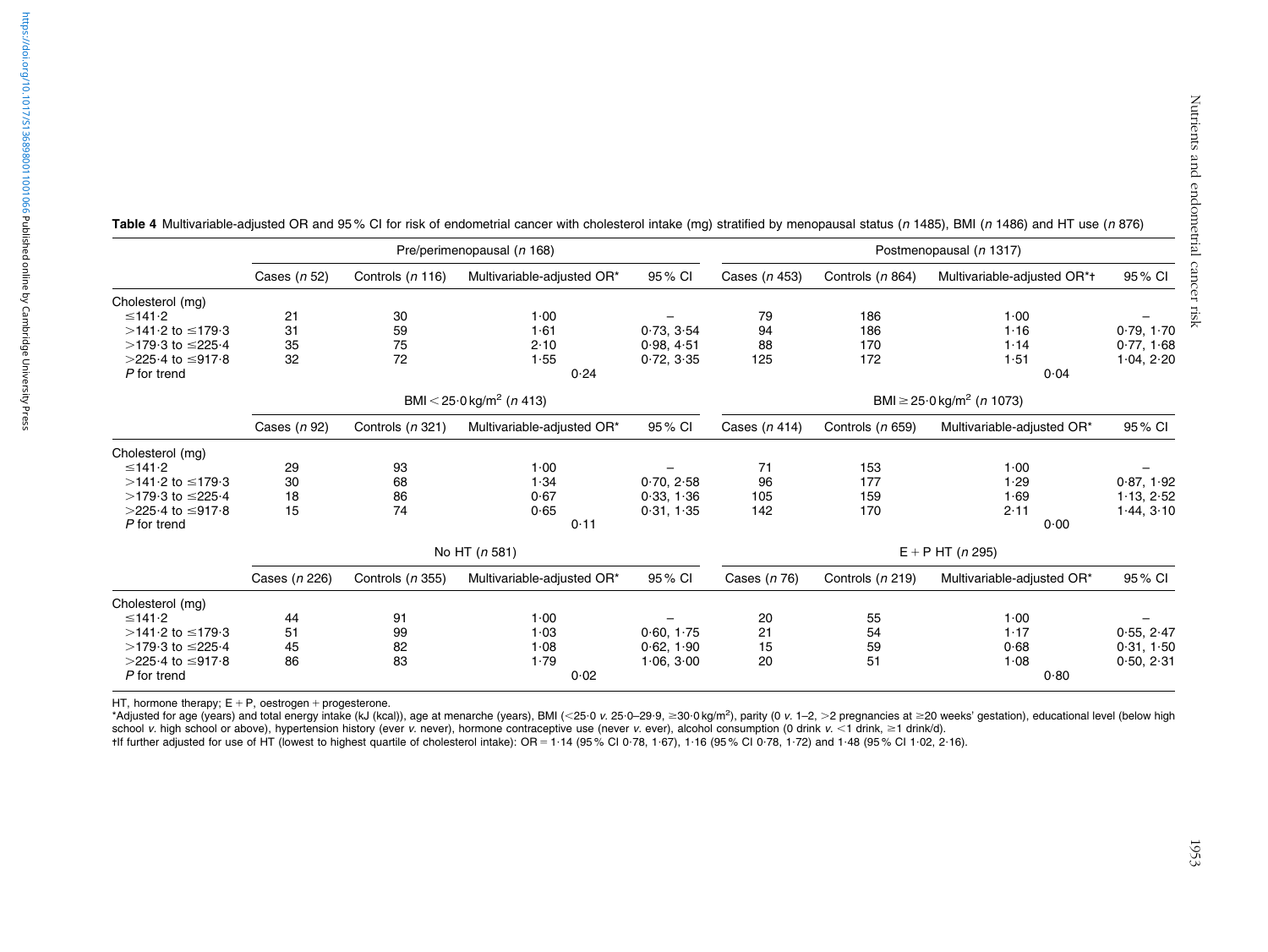|                                            |                  | Diet alone*         |                            |                          |                                      |                  | Diet with supplementst |                            |            |
|--------------------------------------------|------------------|---------------------|----------------------------|--------------------------|--------------------------------------|------------------|------------------------|----------------------------|------------|
| Nutrient exposure quartile                 | Cases<br>(n 506) | Controls<br>(n 981) | Multivariable<br><b>OR</b> | 95% CI                   | Nutrient exposure quartile           | Cases<br>(n 506) | Controls<br>(n 981)    | Multivariable<br><b>OR</b> | 95% CI     |
| Vitamin A (RE)                             |                  |                     |                            |                          |                                      |                  |                        |                            |            |
| ≤838.6                                     | 120              | 246                 | 1.00                       |                          | $\leq 1115.5$                        | 136              | 245                    | 1.00                       |            |
| $>838.6$ to ≤1115.1                        | 119              | 244                 | 0.97                       | 0.70, 1.36               | >1115 $\cdot$ 5 to ≤1800 $\cdot$ 1   | 127              | 246                    | 0.98                       | 0.71, 1.34 |
| >1115 $\cdot$ 1 to ≤1603 $\cdot$ 0         | 150              | 246                 | 1.30                       | 0.94.1.79                | >1800 $\cdot$ 1 to ≤2380 $\cdot$ 2   | 127              | 245                    | 1.11                       | 0.80, 1.53 |
| >1603 $\cdot$ 0 to ≤8028 $\cdot$ 0         | 117              | 245                 | 1.03                       | 0.74, 1.45               | $>$ 2380⋅2 to $≤$ 9135⋅3             | 116              | 245                    | 0.95                       | 0.68, 1.32 |
| P for trend                                |                  |                     |                            | 0.44                     | P for trend                          |                  |                        | 0.97                       |            |
| $\beta$ -Carotene ( $\mu$ q)               |                  |                     |                            |                          |                                      |                  |                        |                            |            |
| $\leq$ 2122 $\cdot$ 7                      | 121              | 246                 | 1.00                       |                          | $\leq$ 2258 $\cdot$ 0                | 112              | 246                    | 1.00                       |            |
| >2122 · 7 to ≤3302 · 5                     | 117              | 244                 | 1.01                       | 0.73, 1.41               | >2258 $\cdot$ 0 to ≤3438 $\cdot$ 4   | 117              | 244                    | 0.95                       | 0.68, 1.32 |
| >3302.5 to ≤5199.5                         | 147              | 245                 | 1.22                       | 0.89, 1.69               | >3438.4 to $\leq$ 5371.0             | 147              | 246                    | 1.21                       | 0.88, 1.67 |
| >5199.5 to ≤28673.0                        | 121              | 246                 | 1.14                       | 0.81, 1.59               | >5371.0 to ≤28673.1                  | 120              | 245                    | 1.10                       | 0.79, 1.53 |
| P for trend                                |                  |                     |                            | 0.27                     | P for trend                          |                  |                        | 0.32                       |            |
| Vitamin C (mg)                             |                  |                     |                            |                          |                                      |                  |                        |                            |            |
| ≤87.6                                      | 108              | 246                 | 1.00                       | $\overline{\phantom{0}}$ | $\leq 131.8$                         | 136              | 246                    | 1.00                       |            |
| >87.6 to $\leq$ 124.4                      | 131              | 244                 | 1.25                       | 0.90, 1.75               | >131.8 to ≤185.5                     | 107              | 244                    | 0.90                       | 0.64, 1.25 |
| >124 $\cdot$ 4 to ≤167 $\cdot$ 0           | 129              | 246                 | 1.20                       | 0.86, 1.68               | >185 $\cdot$ 5 to ≤374 $\cdot$ 7     | 153              | 246                    | 1.28                       | 0.94, 1.76 |
| >167 $\cdot$ 0 to ≤478 $\cdot$ 2           | 138              | 245                 | 1.45                       | 1.04, 2.03               | >374 $\cdot$ 7 to ≤2465 $\cdot$ 7    | 110              | 245                    | 0.84                       | 0.60, 1.17 |
| P for trend                                |                  |                     |                            | 0.05                     | P for trend                          |                  |                        | 0.84                       |            |
| Vitamin $D(\mu g)$                         |                  |                     |                            |                          |                                      |                  |                        |                            |            |
| ≤2.4                                       | 126              | 245                 | 1.00                       |                          | $\leq 4.4$                           | 133              | 246                    | 1.00                       |            |
| $>2.4$ to $\leq$ 3.4                       | 117              | 246                 | 0.88                       | 0.63.1.22                | >4.4 to $\leq$ 10.2                  | 132              | 245                    | 1.07                       | 0.77, 1.47 |
| $>3.4$ to $\leq 5.1$                       | 139              | 245                 | 1.10                       | 0.80, 1.52               | >10.2 to $\leq$ 14.0                 | 116              | 244                    | 0.97                       | 0.70, 1.34 |
| $>5.1$ to $\leq$ 18.1                      | 124              | 245                 | 0.98                       | 0.71, 1.36               | >14 $\cdot$ 0 to ≤33 $\cdot$ 1       | 125              | 246                    | 1.08                       | 0.78, 1.50 |
| P for trend                                |                  |                     |                            | 0.74                     | P for trend                          |                  |                        | 0.78                       |            |
| Vitamin E (mg ATE)                         |                  |                     |                            |                          |                                      |                  |                        |                            |            |
| ≤6.2                                       | 127              | 245                 | 1.00                       |                          | ≤7.9                                 | 133              | 246                    | 1.00                       |            |
| $>6.2$ to $\leq 7.3$                       | 128              | 246                 | 1.08                       | 0.78, 1.49               | $>7.9$ to $\leq$ 15.2                | 147              | 244                    | 1.17                       | 0.85, 1.60 |
| >7.3 to $\leq$ 8.5                         | 115              | 245                 | 1.01                       | 0.73, 1.41               | >15 $\cdot$ 2 to $\leq$ 66 $\cdot$ 6 | 136              | 245                    | 1.13                       | 0.82, 1.55 |
| $>8.5$ to ≤18.7                            | 136              | 245                 | 1.18                       | 0.85, 1.62               | >66.6 to ≤324.4                      | 90               | 246                    | 0.74                       | 0.52, 1.04 |
| P for trend                                |                  |                     |                            | 0.41                     | P for trend                          |                  |                        | 0.13                       |            |
| Folate ( $\mu$ g DFE)                      |                  |                     |                            |                          |                                      |                  |                        |                            |            |
| ≤277.6                                     | 133              | 246                 | 1.00                       |                          | $\leq$ 329.9                         | 125              | 245                    | 1.00                       |            |
| >277 $\cdot$ 6 to ≤322 $\cdot$ 5           | 97               | 245                 | 0.80                       | 0.57, 1.12               | >329.9 to $\leq$ 591.8               | 139              | 246                    | 1.14                       | 0.82, 1.57 |
| >322 $\cdot$ 5 to ≤377 $\cdot$ 6           | 140              | 245                 | 1.14                       | 0.83, 1.57               | >591.8 to ≤987.7                     | 111              | 244                    | 0.95                       | 0.68, 1.32 |
| >377 $\cdot$ 6 to ≤851 $\cdot$ 3           | 136              | 245                 | 1.18                       | 0.85, 1.63               | >987.7 to ≤1551.0                    | 131              | 246                    | 1.18                       | 0.85, 1.64 |
| P for trend                                |                  |                     |                            | 0.12                     | P for trend                          |                  |                        | 0.54                       |            |
| Thiamin (mg)                               |                  |                     |                            |                          |                                      |                  |                        |                            |            |
| $\leq 1.1$                                 | 119              | 246                 | 1.00                       |                          | $\leq 1.3$                           | 139              | 245                    | 1.00                       |            |
| $>1.1$ to $\leq1.2$                        | 108              | 244                 | 0.93                       | 0.66, 1.30               | $>1.3$ to $\leq2.2$                  | 130              | 246                    | 0.85                       | 0.62, 1.17 |
| $>1.2$ to $\leq1.4$                        | 161              | 245                 | 1.49                       | 1.09, 2.04               | >2 $\cdot$ 2 to $\leq$ 2 $\cdot$ 9   | 123              | 244                    | 0.92                       | 0.67, 1.27 |
| $>1.4$ to $\leq$ 2.5                       | 118              | 246                 | 1.01                       | 0.72, 1.41               | >2.9 to $\leq$ 9.7                   | 114              | 246                    | 0.83                       | 0.60, 1.16 |
| P for trend                                |                  |                     |                            | 0.30                     | P for trend                          |                  |                        | 0.38                       |            |
|                                            |                  |                     |                            |                          |                                      |                  |                        |                            |            |
| Riboflavin (mg)                            |                  |                     | 1.00                       |                          |                                      |                  |                        |                            |            |
| ≤1.3                                       | 142<br>97        | 246<br>244          | 0.66                       | 0.47, 0.92               | ≤1.6<br>$>1.6$ to ≤2.6               | 138              | 246<br>245             | 1.00<br>1.07               | 0.78, 1.48 |
| $>1.3$ to $\leq1.5$<br>$>1.5$ to $\leq1.7$ | 136              | 246                 | 1.00                       |                          |                                      | 133<br>130       | 245                    | 1.12                       |            |
|                                            |                  |                     |                            | 0.73, 1.37               | $>$ 2⋅6 to $\leq$ 3⋅5                |                  |                        |                            | 0.82, 1.55 |

Table 5 Multivariable-adjusted OR and 95% CI for risk of endometrial cancer with daily intakes of individual micronutrients from diet alone and diet with supplements

RK Biel

et al.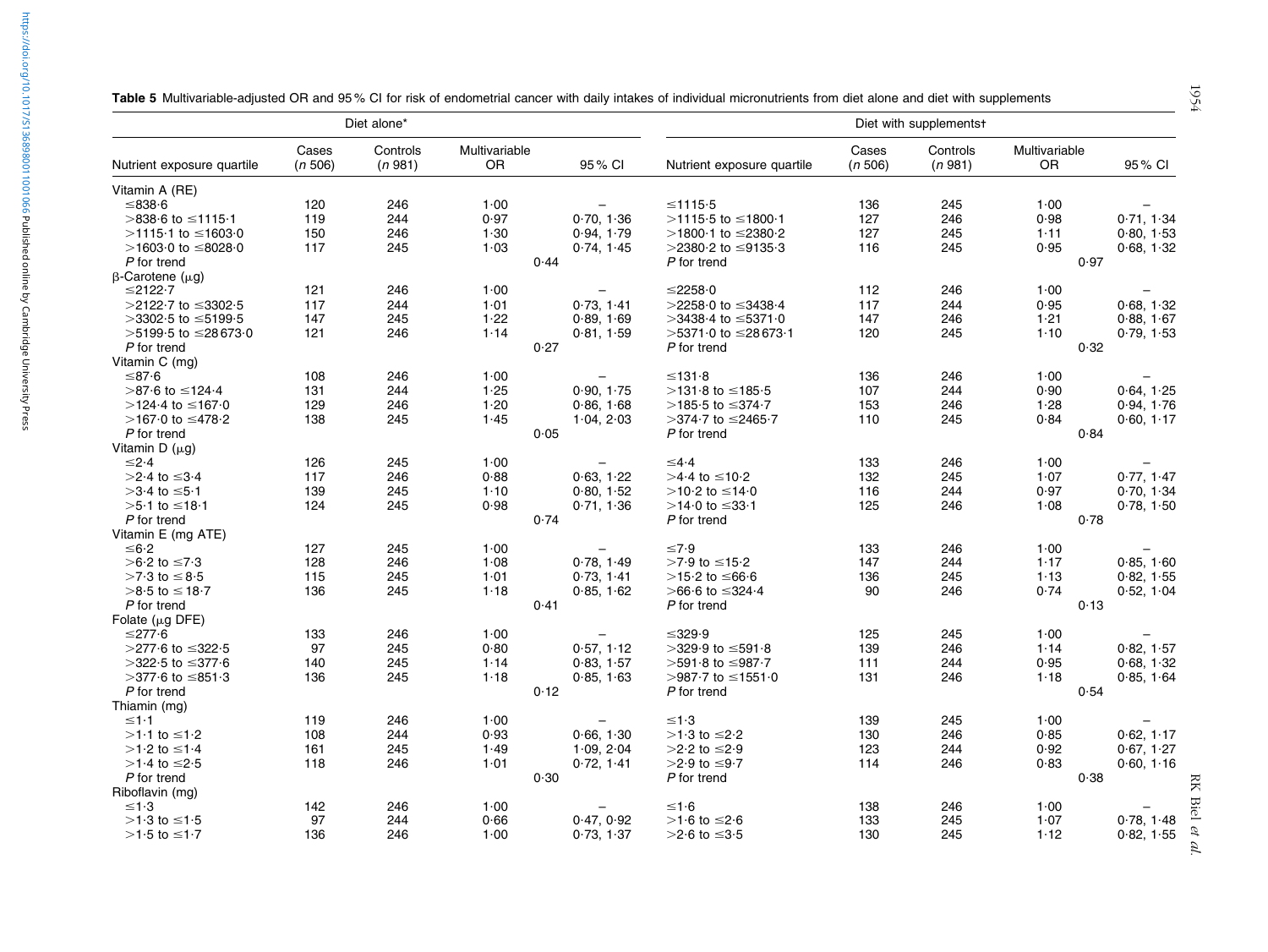|  | <b>Table 5 Continued</b> |
|--|--------------------------|
|--|--------------------------|

https://doi.org/10.1017/S1368980011001066 Published online by Cambridge University Press <https://doi.org/10.1017/S1368980011001066>Published online by Cambridge University Press

|                                    |                  | Diet alone*         |                     |            |                                      |                  | Diet with supplementst |                     |            |
|------------------------------------|------------------|---------------------|---------------------|------------|--------------------------------------|------------------|------------------------|---------------------|------------|
| Nutrient exposure quartile         | Cases<br>(n 506) | Controls<br>(n 981) | Multivariable<br>OR | 95% CI     | Nutrient exposure quartile           | Cases<br>(n 506) | Controls<br>(n 981)    | Multivariable<br>OR | 95% CI     |
| $>1.7$ to ≤3.6<br>P for trend      | 131              | 245                 | 0.94<br>0.74        | 0.69, 1.29 | $>3.5$ to $\leq 8.3$<br>P for trend  | 105              | 245                    | 0.84<br>0.42        | 0.60, 1.17 |
| Niacin (mg)                        |                  |                     |                     |            |                                      |                  |                        |                     |            |
| ≤14.4                              | 120              | 246                 | 1.00                |            | ≤17.8                                | 146              | 246                    | 1.00                |            |
| >14⋅4 to $≤16·6$                   | 122              | 244                 | 1.28                | 0.92, 1.78 | >17 $\cdot$ 8 to $\leq$ 30 $\cdot$ 9 | 121              | 244                    | 0.82                | 0.59, 1.13 |
| >16.6 to ≤18.9                     | 127              | 245                 | 1.16                | 0.83, 1.60 | >30.9 to $\leq$ 37.6                 | 119              | 245                    | 0.91                | 0.66, 1.26 |
| >18.9 to ≤32.9                     | 137              | 246                 | 1.18                | 0.86, 1.63 | >37 $\cdot$ 6 to ≤102 $\cdot$ 7      | 120              | 246                    | 0.84                | 0.61, 1.15 |
| P for trend                        |                  |                     | 0.44                |            | P for trend                          |                  |                        | 0.39                |            |
| Vitamin B <sub>6</sub> (mg)        |                  |                     |                     |            |                                      |                  |                        |                     |            |
| ≤1.3                               | 107              | 246                 | 1.00                |            | $\leq1.7$                            | 129              | 246                    | 1.00                |            |
| $>1.3$ to $\leq1.6$                |                  | 245                 |                     | 0.92, 1.78 | $>1.7$ to $\leq 3.0$                 |                  | 244                    | 1.06                | 0.77, 1.47 |
| $>1.6$ to ≤1.8                     | 128<br>135       | 244                 | 1.28<br>1.16        |            | $>3.0$ to $\leq 3.9$                 | 131<br>122       | 245                    |                     |            |
|                                    |                  |                     |                     | 0.83, 1.60 |                                      |                  |                        | 1.07                | 0.77, 1.48 |
| $>1.8$ to $\leq 3.2$               | 136              | 246                 | 1.18                | 0.86, 1.63 | $>3.9$ to $\leq 68.7$                | 124              | 246                    | 1.07                | 0.77, 1.48 |
| P for trend                        |                  |                     | 0.05                |            | P for trend                          |                  |                        | 0.71                |            |
| Vitamin $B_{12}$ ( $\mu$ g)        |                  |                     |                     |            |                                      |                  |                        |                     |            |
| ≤2.8                               | 115              | 246                 | 1.00                |            | $≤3.5$                               | 106              | 245                    | 1.00                |            |
| $>2.8$ to ≤3.5                     | 111              | 244                 | 0.97                | 0.70, 1.36 | $>3.5$ to $\leq 6.1$                 | 137              | 245                    | 1.29                | 0.92, 1.79 |
| $>3.5$ to $\leq 4.5$               | 144              | 246                 | 1.21                | 0.87, 1.67 | $>6.1$ to $\leq 9.2$                 | 137              | 245                    | 1.45                | 1.04, 2.02 |
| >4.5 to $\leq$ 47.9                | 136              | 245                 | 1.09                | 0.79, 1.51 | $>9.2$ to $\leq 47.9$                | 126              | 246                    | 1.23                | 0.88, 1.72 |
| P for trend                        |                  |                     | 0.37                |            | P for trend                          |                  |                        | 0.19                |            |
| Ca (mg)                            |                  |                     |                     |            |                                      |                  |                        |                     |            |
| $\leq 559.2$                       | 153              | 246                 | 1.00                |            | ≤767.0                               | 168              | 245                    | 1.00                |            |
| >559.2 to ≤717.4                   | 115              | 244                 | 0.81                | 0.59, 1.12 | >767 $\cdot$ 0 to ≤1075 $\cdot$ 4    | 117              | 246                    | 0.76                | 0.56.105   |
| >717.4 to ≤938.5                   | 123              | 245                 | 0.86                | 0.62, 1.18 | >1075 $\cdot$ 4 to ≤1453 $\cdot$ 2   | 116              | 245                    | 0.75                | 0.54, 1.03 |
| >938.5 to ≤2463.7                  | 115              | 246                 | 0.82                | 0.59, 1.13 | >1453.2 to ≤3176.0                   | 105              | 245                    | 0.72                | 0.51, 0.99 |
| P for trend                        |                  |                     | 0.28                |            | P for trend                          |                  |                        | 0.04                |            |
| Fe (mg)                            |                  |                     |                     |            |                                      |                  |                        |                     |            |
| ≤9.7                               | 120              | 245                 | 1.00                |            | ≤11.2                                | 126              | 245                    | 1.00                |            |
| >9.7 to ≤11.1                      | 130              | 246                 | 1.20                | 0.87, 1.65 | >11.2 to $\leq$ 16.3                 | 116              | 245                    | 0.84                | 0.60, 1.17 |
| >11⋅1 to $≤12·7$                   | 122              | 245                 | 1.05                | 0.75, 1.46 | >16.3 to $\leq$ 28.8                 | 116              | 246                    | 0.93                | 0.67, 1.29 |
| >12.7 to $\leq$ 21.8               | 126              | 245                 | 1.05                | 0.75, 1.46 | >28.8 to $\leq 55.6$                 | 148              | 245                    | 1.19                | 0.87, 1.64 |
| P for trend                        |                  |                     | 0.99                |            |                                      |                  |                        | 0.21                |            |
| Lycopene $(\mu q)$                 |                  |                     |                     |            |                                      |                  |                        |                     |            |
| $\leq$ 3244 $\cdot$ 8              | 103              | 245                 | 1.00                |            | N/A                                  |                  |                        |                     |            |
| >3244 $\cdot$ 8 to ≤4509 $\cdot$ 7 | 141              | 246                 | 1.36                | 0.98, 1.89 |                                      |                  |                        |                     |            |
| >4509.7 to ≤6302.7                 | 125              | 245                 | 1.29                | 0.92, 1.81 |                                      |                  |                        |                     |            |
| >6302.7 to ≤57216.5                | 137              | 245                 | 1.31                | 0.94, 1.82 |                                      |                  |                        |                     |            |
| P for trend                        |                  |                     | 0.19                |            |                                      |                  |                        |                     |            |
| Lutein/zeaxanthin $(\mu g)$        |                  |                     |                     |            | N/A                                  |                  |                        |                     |            |
| ≤1446.2                            | 116              | 245                 | 1.00                |            |                                      |                  |                        |                     |            |
| >1446 $\cdot$ 2 to ≤2095 $\cdot$ 3 | 134              | 246                 | 1.27                | 0.92, 1.76 |                                      |                  |                        |                     |            |
| $>$ 2095⋅3 to $\leq$ 3006⋅8        | 111              | 244                 | 1.03                | 0.73, 1.44 |                                      |                  |                        |                     |            |
| >3006.8 to $≤32400.0$              | 145              | 246                 | 1.42                | 1.02, 1.97 |                                      |                  |                        |                     |            |
| P for trend                        |                  |                     | 0.11                |            |                                      |                  |                        |                     |            |
|                                    |                  |                     |                     |            |                                      |                  |                        |                     |            |
|                                    |                  |                     |                     |            |                                      |                  |                        |                     |            |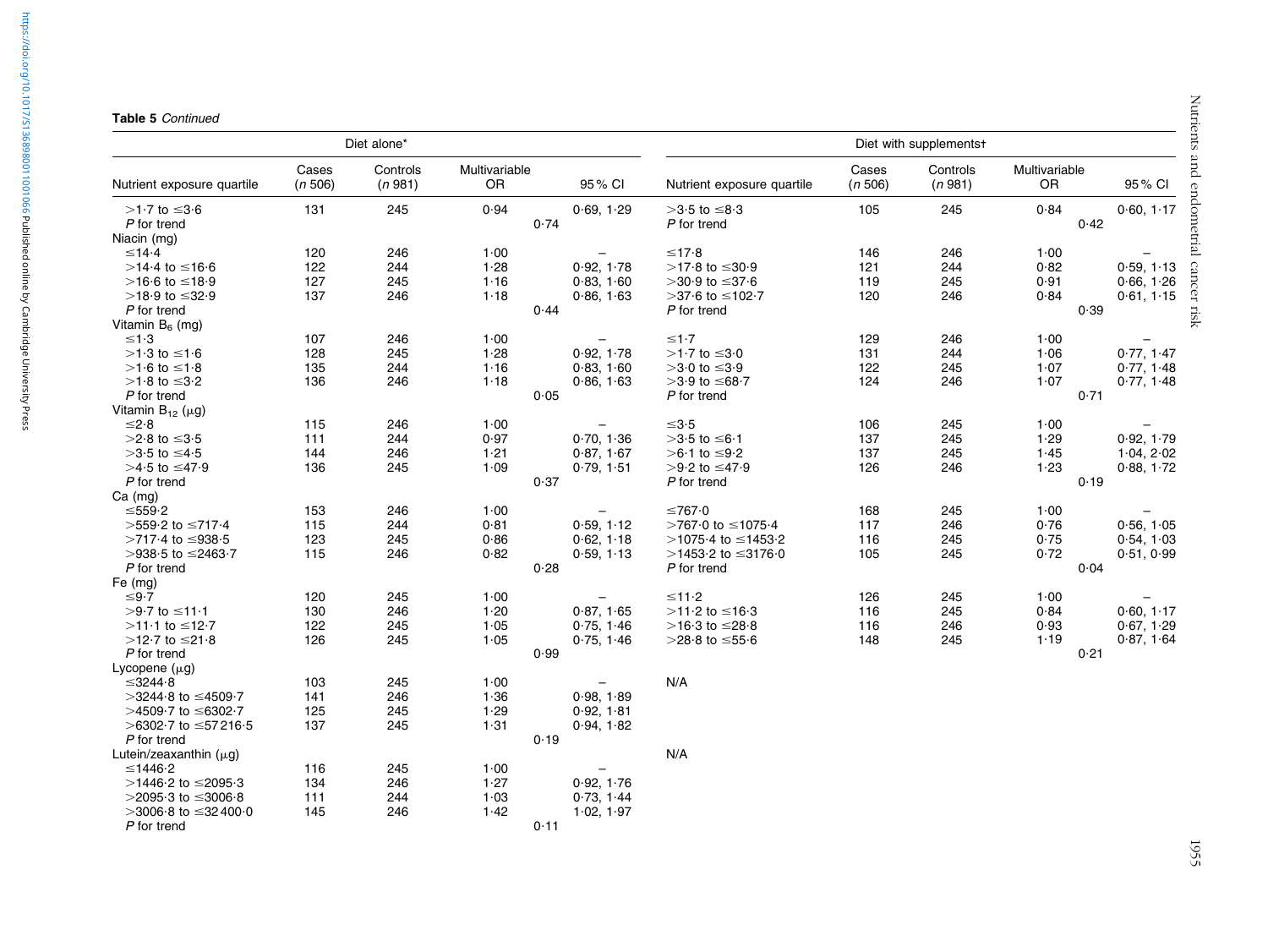|                                                                                                                                                                                                                                                                                                                                                                            |                 | Diet alone*                     |                    |                              |                                                                                                                                                                                                                                                                                                                                                                                                                                                                                                                                                                                                                                             |                 | Diet with supplementst |                    |        |
|----------------------------------------------------------------------------------------------------------------------------------------------------------------------------------------------------------------------------------------------------------------------------------------------------------------------------------------------------------------------------|-----------------|---------------------------------|--------------------|------------------------------|---------------------------------------------------------------------------------------------------------------------------------------------------------------------------------------------------------------------------------------------------------------------------------------------------------------------------------------------------------------------------------------------------------------------------------------------------------------------------------------------------------------------------------------------------------------------------------------------------------------------------------------------|-----------------|------------------------|--------------------|--------|
| Nutrient exposure quartile                                                                                                                                                                                                                                                                                                                                                 | Cases<br>(n506) | Controls<br>(n981)              | Multivariable<br>6 | 95% CI                       | Nutrient exposure quartile                                                                                                                                                                                                                                                                                                                                                                                                                                                                                                                                                                                                                  | (n506)<br>Cases | Controls<br>(n981)     | Multivariable<br>g | 95% CI |
| Methionine (q)                                                                                                                                                                                                                                                                                                                                                             |                 |                                 |                    |                              | ≸                                                                                                                                                                                                                                                                                                                                                                                                                                                                                                                                                                                                                                           |                 |                        |                    |        |
| $\frac{1}{\sqrt{2}}$                                                                                                                                                                                                                                                                                                                                                       | 23              |                                 | ဒ္                 |                              |                                                                                                                                                                                                                                                                                                                                                                                                                                                                                                                                                                                                                                             |                 |                        |                    |        |
| $>1.1$ to $\leq 1.3$                                                                                                                                                                                                                                                                                                                                                       | $\frac{8}{3}$   | 9 9 9 9 9<br>4 4 4 9<br>9 9 4 9 | 1.16               | 0.84, 1.59                   |                                                                                                                                                                                                                                                                                                                                                                                                                                                                                                                                                                                                                                             |                 |                        |                    |        |
| $>1.3$ to $\leq 1.5$                                                                                                                                                                                                                                                                                                                                                       | $\frac{3}{2}$   |                                 | 0.84               |                              |                                                                                                                                                                                                                                                                                                                                                                                                                                                                                                                                                                                                                                             |                 |                        |                    |        |
| $>1.5$ to $\leq$ 2.6                                                                                                                                                                                                                                                                                                                                                       | $\frac{2}{4}$   |                                 | $^{1.08}$          | $0.60, 1.17$<br>$0.78, 1.48$ |                                                                                                                                                                                                                                                                                                                                                                                                                                                                                                                                                                                                                                             |                 |                        |                    |        |
| P for trend                                                                                                                                                                                                                                                                                                                                                                |                 |                                 |                    | 0.90                         |                                                                                                                                                                                                                                                                                                                                                                                                                                                                                                                                                                                                                                             |                 |                        |                    |        |
| +Diet and supplement models adjusted for the same covariates as diet-only models, except for nutrient-specific supplement use.<br>perimenopausal + other menopausal hormones and premenopausal) and alcohol consumption (0 drink x <1 drink, >1 drink(d).<br>RE, retinol equivalents; ATE, «-tocopherol equivalents; DFE, dietary folate equivalents; N/A, not applicable. |                 |                                 |                    |                              | 'Diet-only models adjusted for age (years), total energy intake (kJ (kcal)/d), nutrient-specific supplement use (no v. yes, except for lycopene, lutein/zeaxanthin and methionine), age at menarche (years), BMI (<25·0 v.<br>25-0-29-0 kg/m^i, parity (0 v. 1−2, >2 pregnancies at ≥20 weeks' gestation), educational level (beled [belei logh school or above), hypertension history (ever v. never), hormone contraceptive use (never<br>v. ever), hormone therapy use combined with menopausal status (post/perimenopausal/no hormone therapy v. post/perimenopausal + oestrogen, post/perimenopausal + oestrogen + progesterone, post/ |                 |                        |                    |        |

95% CI 1.17, 2.16, P for trend = 0.01; OR = 1.51, 95% CI 1 $\cdot$ 08, 2 $\cdot$ 11, *P* for trend = 0 $\cdot$ 02, respectively). BMI modified the association at the highest levels of cholesterol intake and EC (*P* for interaction = 0.01 and 0.00). We observed an 80–211 % statistically significant elevation in risk at the highest level of cholesterol intake for women whose BMI was defined as overweight or obese  $(BMI \ge 25.0 \text{ kg/m}^2)$ ; OR =  $2.11$ , 95% CI 1.44, 3.10) but not for normal-weight women  $(BMI < 25.0 \text{ kg/m}^2$ ; Table 4). A similar pattern of significantly increased risk was observed with waist circumference  $\geq 88$  cm (OR = 2.07, 95 % CI 1.32, 3.25; results not shown). We found no statistical interaction between cholesterol intake and menopausal status. However, when models were stratified, risks remained statistically significantly elevated among postmenopausal women in the highest quartile of cholesterol intake (OR =  $1.51$ , 95% CI 1.04, 2.20, P for trend =  $0.04$ ). The association with cholesterol was also strengthened among postmenopausal women who were non-users of HT (OR =  $1.79$ , 95 % CI  $1.06$ ,  $3.00$ , P for trend  $= 0.02$ ) at the highest level of intake when it was examined in models assessing no HT and  $E + P$  HT use.

## **Micronutrients**

We did not observe an association with EC for most micronutrients (Table 5). A reduced risk was detected for dietary intake of riboflavin (multivariable-adjusted  $OR =$  $0.66$ ,  $95\%$  CI  $0.47$ ,  $0.92$ ) in the second, compared with the lowest, quartile of intake, but risk was unchanged for the remaining intake levels and there was no evidence for linear trend. Risk was reduced in the highest quartile of vitamin E intake from food and supplements in the age-adjusted model (OR =  $0.66$ , 95 % CI 0.48, 0.91, P for trend  $= 0.01$ ) but was attenuated in the multivariableadjusted model (OR =  $0.74$ , 95% CI 0.52, 1.04, P for trend  $= 0.13$ ). Age-adjusted risk accounting for supplement use at the highest level of intake was significantly reduced for Ca from food sources ( $OR = 0.73$ , 95% CI 0.54, 0.99, P for trend = 0.07) but was attenuated in the multivariable-adjusted model (OR =  $0.82$ , 95% CI 0.59, 1.13, P for trend =  $0.28$ ). The strongest association observed was for total combined Ca intake (from both food and supplements), in which we observed a statistically significant 28–40 % reduced risk associated with the highest exposure level (multivariable-adjusted  $OR = 0.72$ , 95% CI 0.51, 0.99, P for trend = 0.04). In an analysis of Ca intake from food, restricted to supplement non-users  $(n 196 \text{ cases}, n 300 \text{ controls})$ , using quartile cut-off points among non-supplement-using controls we found a statistically significant reduced risk for EC (OR  $= 0.52$ , 95% CI, 0.30, 0.93, P for trend = 0.07). We observed unexpected increased risks at limited levels of intake of dietary soluble fibre, vitamin C, thiamin, vitamin  $B_6$  and lutein/zeaxanthin and vitamin  $B_{12}$  from food plus supplements (Table 5). There was no evidence for linear trend being associated with these increased risks, except for vitamin  $B_6$  (*P* for trend = 0.05).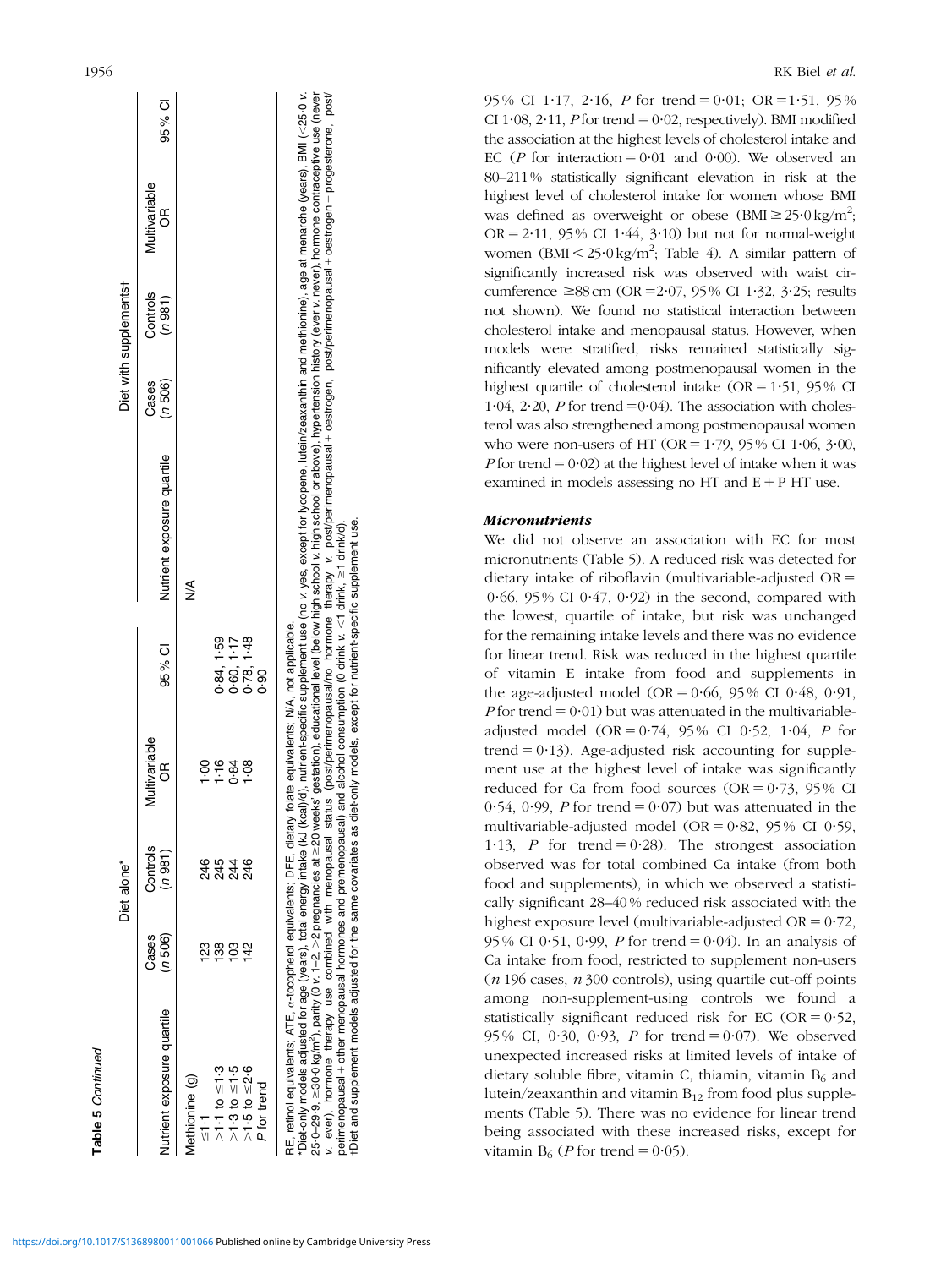#### **Discussion**

In this population-based case–control study that had detailed assessments of food and supplement use, we did not find increased risks associated with most macronutrients, including total fat and saturated fat, but did find an association between decreased risks and some micronutrient intakes. Our findings are not corroborated by previous research, which has generally suggested a relationship between increased EC risks and higher intakes of total fat<sup>(20–26)</sup>, saturated fat<sup>(5,20,22,27)</sup> and animal fat<sup>(5,20,25,26,28)</sup>. A meta-analysis reported statistically significant increased risks of 24–72 % for total fat, 28–49 % for saturated fat and  $34-78\%$  for animal fat<sup>(29)</sup>. Two studies have since found an association between non-statistically significant increased risk and higher total fat intake $^{(30,31)}$  and one found no association<sup>(32)</sup>. Meanwhile, our results are consistent with the Women's Health Initiative Dietary Intervention Trial, a study that aimed to reduce fat intake to  $\leq$ 20% of total energy intake from a baseline of  $\geq 32\%$  and found no change in EC incidence among postmenopausal women<sup> $(33)$ </sup>.

The most pronounced finding among the macronutrients was a statistically significant increased risk of 51–59 % at the highest level of cholesterol intake. The association between dietary cholesterol and EC has been assessed in nine previous case–control studies(20,22–25,28,31,32,34) with mixed results: three found statistically significant increased risks<sup> $(20,24,32)$ </sup>, but the remaining six found non-significant reduced risks<sup>(23,25)</sup>, no association<sup>(34)</sup> or non-significant increased risks<sup> $(22,28,31)$ </sup>. A pooled analysis of six of these studies reported a non-statistically significant increased risk of 35–39% with higher cholesterol intake<sup>(29)</sup>. Studies of serum cholesterol have shown similar mixed results<sup>(35–41)</sup>.

Our results are consistent with the increased EC risk observed for dietary cholesterol from pooled estimates. Although most cholesterol is produced by the liver, prolonged intake of dietary saturated fat and cholesterol raises the average serum cholesterol concentration, as well as levels of LDL cholesterol and HDL cholesterol<sup>(42)</sup>. Individual serum cholesterol response to intake of dietary cholesterol seems to be dependent on genetic susceptibility<sup> $(42)$ </sup>, which may, in part, contribute to mixed results from observational studies. The role of cholesterol in endometrial carcinogenesis is biologically plausible, as cholesterol and oestrogen are physiologically interconnected. Cholesterol is the founding substrate in steroid hormone synthesis<sup>(43)</sup> and can be converted to oestrogen via metabolic pathways; thus, increased levels of cholesterol may influence EC risk by increasing bioavailable oestrogen synthesis. Meanwhile, in postmenopausal women, circulating cholesterol levels are decreased as a result of oestrogen therapy<sup> $(44)$ </sup>. Further, oestrogen stimulates LDL receptor activity; hence, premenopausal women have lower LDL cholesterol levels, which increase after menopause<sup>(45)</sup>. During premenopause, oestrogen production occurs in the ovaries and circulating oestrogen levels are tightly regulated; hence, any influence of cholesterol on oestrogen levels may be marginal $(46)$ . Since endogenous oestrogen production after menopause occurs primarily in adipose tissue<sup> $(46)$ </sup>, the relative influence of cholesterol on oestrogen bioavailability is greater than that before menopause. In addition, the oestrogen in HT users may overwhelm any effect of cholesterol. Our finding of a stronger increased risk with dietary cholesterol among postmenopausal women, particularly those not exposed to HT, and among overweight and obese women, is consistent with this hypothesis and suggests that cholesterol may be more influential after menopause. Alternatively, the highest sources of cholesterol among food groups in our questionnaire were, as expected, red meat (including higher fat beef, veal and pork), eggs, poultry and high-fat dairy. Hence, the increased risk with cholesterol may also reflect intake of animal foods that also increase EC risk $(47)$ .

Numerous observational studies have reported on the influence of dietary micronutrients in EC aetiology(5,6,20,21,23–26,28,30,31,34,48–53); two were cohort studies(6,48) and the rest were case–control studies. Reduced risks have been observed for dietary intake of vitamin  $C^{(20,21,23,30,51,52)}$ .  $\beta$ -carotene<sup>(20,23,30,31,51–53)</sup> or other carotenoids<sup>(20,23,28,31,50,53)</sup>, as well as for intakes of vitamin  $A^{(20,21,30)}$ , folate<sup>(23,31)</sup>,  $Ca^{(25,34)}$ , vitamins  $E^{(5,31)}$ , D and  $B_{12}^{(54)}$  and lycopene<sup>(48)</sup>. Pooled analyses suggest a reduced risk with intakes of  $\beta$ -carotene (12%) and vitamins C (15%) and E (9%) from food<sup>(55)</sup>. A hospital-based case–control study in Korea examined pre-operative levels of plasma micronutrients and found significantly reduced risks associated with higher concentrations of plasma  $\beta$ -carotene and lycopene  $(OR = 0.12, 95\% \text{ CI } 0.03, 0.48 \text{ and } OR = 0.15, 95\% \text{ CI}$ 0.04, 0.61, respectively)<sup>(56)</sup>. Overall, the evidence from dietary studies is mixed, which may be explained by misclassification of exposure levels or by confounding by unmeasured supplement use. The benefits of supplements on cancer risk are inconclusive; supplements are currently not recommended for cancer prevention<sup>(3)</sup>. A recent meta-analysis of randomized controlled trials showed no benefit of antioxidant supplementation on cancer risk but found that supplementation with  $\beta$ -carotene can increase cancer risk and mortality among smokers<sup> $(57)$ </sup>. Of the observational studies that have examined any supplement use and  $EC^{(5,6,28,30,58)}$ , one showed a reduced risk with B-only vitamins and a reduced risk with multivitamin use that was further decreased with increasing duration of use<sup> $(30)$ </sup>. Another study found a reduced risk with Ca and an increased risk with Fe supplementation<sup> $(58)$ </sup>. The Women's Health Initiative concluded that there was no significant association of EC with multivitamin use; however, there was a marginal, but non-significant, increased risk with longer duration of use $(59)$ .

Only two studies have examined the risk of EC in relation to micronutrient intake from food and supplements combined<sup>(5,6)</sup>. Jain *et al.*<sup>(5,6)</sup> found no association with vitamin C intake in a case–cohort analysis $^{(6)}$  and found a significant reduced risk with vitamin E (OR =  $0.61$ , 95 % CI  $0.43$ ,  $0.88$ )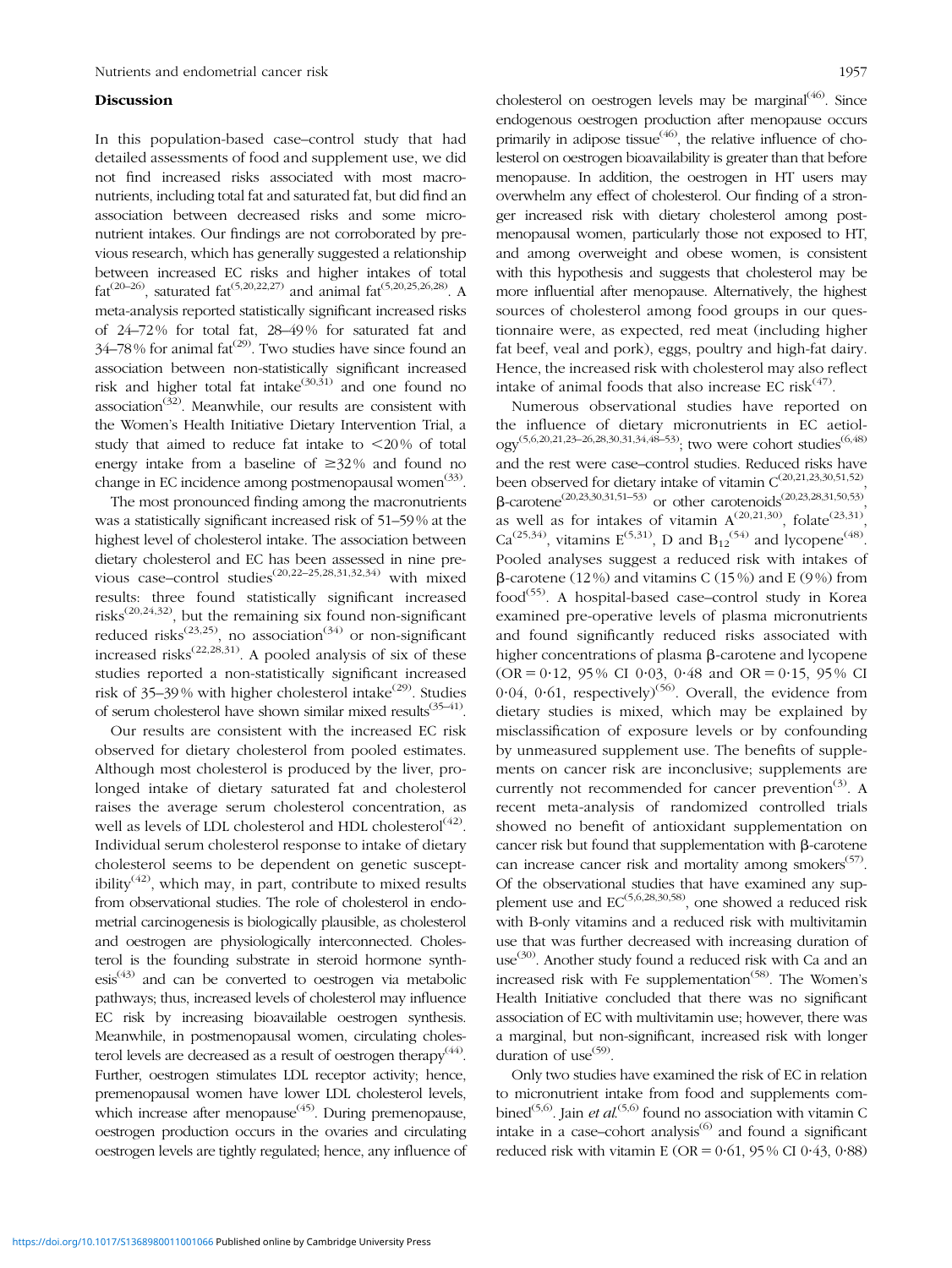in a case–control study that examined vitamins C, E and A and  $\beta$ -carotene from food plus supplements<sup>(5)</sup>.

We found a statistically significant 28–38 % reduction in EC risk with Ca intake when dietary and supplemental sources were combined. Dietary Ca intake has been assessed in four previous hospital-based case–control studies(25,28,34,52), and supplemental Ca has been assessed in one hospital-based $(28)$  and one population-based case–control study<sup>(58)</sup>. Dietary Ca reduced EC risk by 52–61% in two studies<sup> $(25,34)$ </sup> and Ca supplements reduced risk by 50 %, which became 70 % among women whose dairy intake was below the median<sup> $(58)$ </sup>. The other study reported a non-significant reduced risk with ever use<sup> $(28)$ </sup>. Because of a lack of intervention and cohort studies of Ca intake, and because of high heterogeneity between estimates, a review of these studies concluded that evidence to date is too sparse and inconclusive $(60)$ . Our study supports the hypothesis that Ca from food and from supplementation lowers EC risk. The strengthened reductions in risk that we observed in our analysis restricted to non-users of supplemental Ca suggest that dietary Ca is important in EC risk reduction, which may reflect better dietary Ca absorption. Dietary Ca, especially from dairy foods, is important in energy metabolism and can help maintain a healthy body weight<sup>(61)</sup>. Greater weight and fat loss have been observed in randomized trials for groups with high-dairy supplementation<sup> $(62-65)$ </sup>. These findings are still inconclusive, however, as a review of randomized controlled trials of Ca supplementation and body weight revealed no association<sup>(66)</sup>. Ca supplementation may be beneficial only in populations with low baseline Ca intake $(67)$ . For cancer prevention, Ca may act through vitamin D, a nutrient with anti-neoplastic potential, as it is highly correlated and metabolically tied to vitamin D. Vitamin D plays a role in cellular growth and differentiation through vitamin D receptors that are present in endometrial tissue<sup>(68,69)</sup>. Our analysis did not reveal an association with dietary intake of vitamin D; however, circulating serum levels of 25-hydroxyvitamin D may be more relevant in cancer prevention since a substantial portion of vitamin D is derived from the sun. A recent nested case–control study of 830 cases and 992 controls from seven cohorts, however, found no association between circulating 25-hydroxyvitamin D and  $EC^{(70)}$ .

We observed a reduced risk within the second quartile of riboflavin intake in our study, suggesting that riboflavin may play a role in EC risk reduction. Riboflavin is being investigated in cancer aetiology because of its role in folate metabolism(71). Minimum adult requirements are between 0?5 and 0?8 mg/d and urinary excretion increases at intakes of 1.1–1.6 mg/d<sup>(45)</sup>. Since risk was not reduced at higher levels in our study, our results would be consistent with riboflavin bioavailability, suggesting that adequate levels may provide benefit. We observed unexpected increased risks with dietary soluble fibre, vitamin C, thiamin, vitamin  $B_6$  and lutein/zeaxanthin and with combined vitamin  $B_{12}$ intakes. Detection of risks at limited levels of intake for these nutrients, an absence of linear trend and the presence of multiple comparisons suggest that these may be chance findings. Our results for vitamins  $B_6$  and  $B_{12}$  might be reflective of meat intake, as higher intake of meat, particularly of red meat, has been associated with an increased risk for  $EC^{(47)}$ . Adjustment for meat intake attenuated these associations only marginally, but there could be residual confounding. The increased risk we observed for vitamin C from diet is in contrast to the results from other studies(20,21,23,30,51,52) and could suggest something about foods high in vitamin C. A hypothesis suggesting that grapefruit intake, through inhibition of the cytochrome P450 3A4 enzyme system, can affect oestrogen metabolism, leading to higher levels of circulating oestrogen and increased breast cancer risk, was examined in the Multiethnic Cohort Study<sup>(72)</sup>. We were unable to examine grapefruit intake with respect to the observed association with vitamin C because it was not assessed separately from intake of other citrus fruits in our questionnaire.

Although our assessments of associations among nonusers of the given supplemental nutrient were limited by sample size, restriction caused the detected association to be attenuated towards the null for thiamin and vitamin  $B_6$  and it lost statistical significance for vitamin C. Risk was also attenuated and became non-significant for lutein/zeaxanthin among non-users of any supplements. Meanwhile, the results for dietary Ca were strengthened with restriction to non-users of supplemental Ca. Our results highlight that misclassification on exposure and possible confounding by supplement use are issues in studies of dietary nutrients and disease risk, leading to potentially spurious associations when these additional nutrients are not accounted for. Restriction to non-users of given supplements in the analysis may provide additional insight into detected associations. Future studies should incorporate measures of supplement use in addition to dietary assessment.

The population-based design, large sample size and comprehensive information on a wide range of risk factors are the strengths of our study. We were also able to evaluate the influence of supplement use combined with dietary sources of micronutrients, which has been carried out in only a limited number of previous studies<sup> $(5,6)$ </sup>. Limitations in dietary assessment are recognized, as is the possibility of recall bias because of the retrospective dietary assessment. Any random measurement error associated with reporting past dietary exposures tends to attenuate associations<sup> $(73)$ </sup>. Nevertheless, we were able to detect statistically significant associations, with evidence for linear trend, for some of these dietary and supplemental exposures; however, our estimates are likely to be conservative. The supplemental exposure variables from our questionnaire summarized exposure from all forms of supplements; hence, we could not evaluate risk for nutrients derived from multivitamins in relation to individual vitamins. Further, the potential for confounding by other nutrients in multivitamins also exists. Another limitation was our low control response rate, which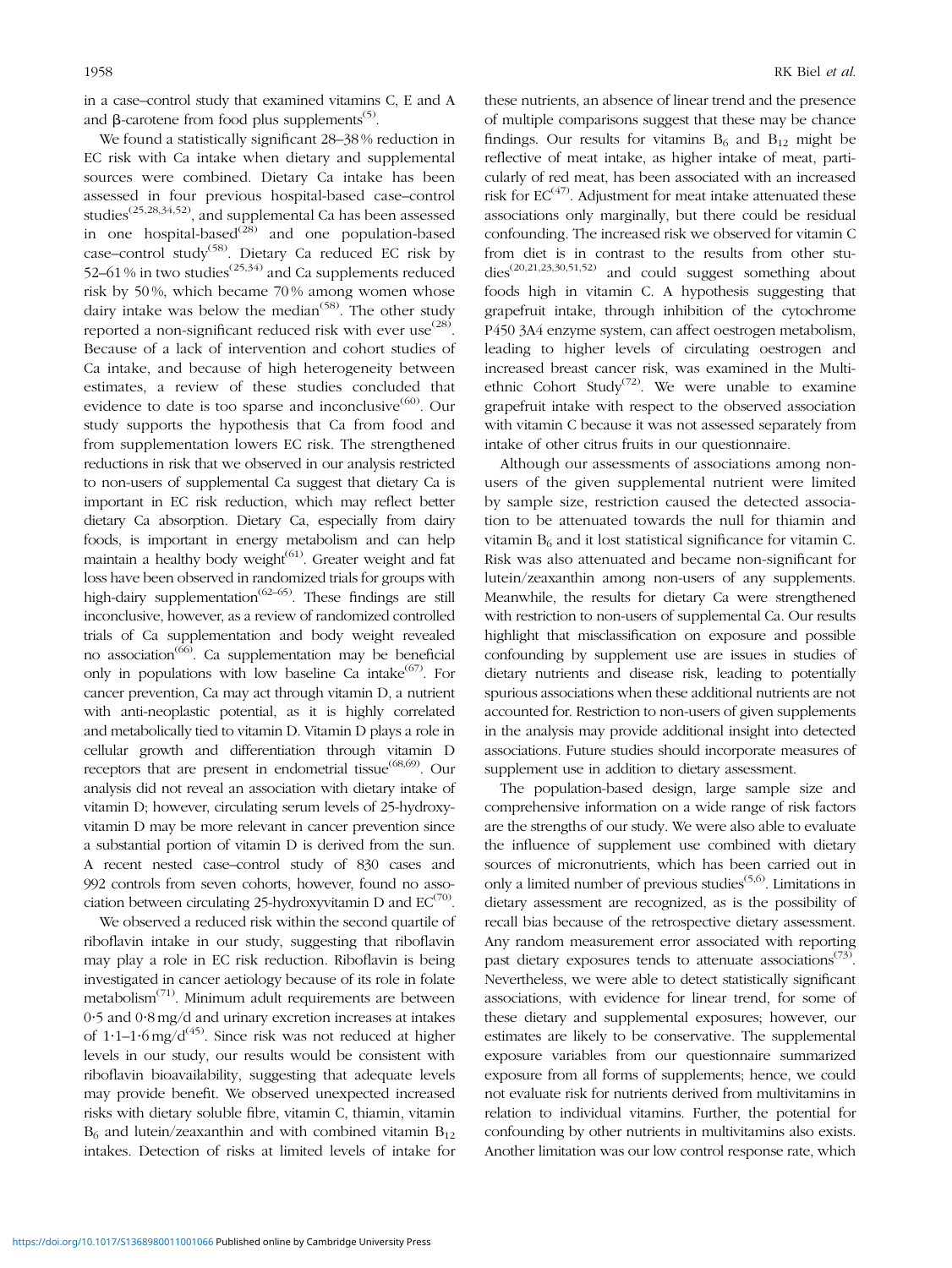we addressed by comparing our sample to a larger sample of Alberta women from the Canadian Community Health Survey Cycle 2?2 to evaluate possible selection bias. From this comparison we found that the control group was somewhat more educated than the base population but was otherwise similar with regard to age, height, weight and  $BMI^{(7)}$ .

In summary, our study is supportive of a positive association between dietary cholesterol and EC risk. Risk was reduced with intake of Ca from food sources and from food plus supplements. Prospective studies of detailed dietary intakes of nutrients from food and supplements and biomarkers of nutritional and metabolic status are needed to confirm the roles of overall diet and specific nutrients in EC risk and provide additional insight into mechanisms that may underlie a true impact.

## Acknowledgements

The case–control study of endometrial cancer was conducted at the Tom Baker Cancer Centre in Calgary, Alberta, and was supported by grants from the National Cancer Institute of Canada with funding from the Canadian Cancer Society. C.M.F. was supported by a Career Award from the Canadian Institutes of Health Research; C.M.F. and L.S.C. were supported by career awards from the Alberta Heritage Foundation for Medical Research; and L.S.C. and K.S.C. were supported by Canada Research Chairs. The authors have no conflict of interest to declare. R.K.B. conceptualized the study, performed the analysis and wrote the manuscript; C.M.F. and I.C. provided expertise in nutritional epidemiology; C.M.F., L.S.C., K.S.C. and A.M.M. obtained funding for data collection. All authors reviewed and contributed to drafts of the manuscript.

## References

- 1. Canadian Cancer Society's Steering Committee (2010) Canadian Cancer Statistics 2010. Toronto: Canadian Cancer Society.
- 2. Kaaks R, Lukanova A & Kurzer MS (2002) Obesity, endogenous hormones, and endometrial cancer risk: a synthetic review. Cancer Epidemiol Biomarkers Prev 11, 1531–1543.
- 3. World Cancer Research Fund/American Institute for Cancer Research (2007) Food, Nutrition, Physical Activity, and the Prevention of Cancer: a Global Perspective. Washington, DC: AICR.
- 4. Vatanparast H, Adolphe JL & Whiting SJ (2010) Socioeconomic status and vitamin/mineral supplement use in Canada. Health Rep 21, issue 4, 19-25.
- 5. Jain MG, Howe GR & Rohan TE (2000) Nutritional factors and endometrial cancer in Ontario, Canada. Cancer Control 7, 288–296.
- 6. Jain MG, Rohan TE, Howe GR et al. (2000) A cohort study of nutritional factors and endometrial cancer. Eur J Epidemiol 16, 899–905.
- 7. Friedenreich CM, Cook LS, Magliocco AM et al. (2010) Case–control study of lifetime total physical activity and endometrial cancer risk. Cancer Causes Control 21, 1105–1116.
- Waksberg J (1978) Sampling methods for random digit dialing.  $JAm$  Stat Soc 73, 40-46.
- 9. National Cancer Institute (2007) Diet History Questionnaire http://riskfactor.cancer.gov/DHQ/ (accessed June 2007).
- 10. Subar AF, Kipnis V, Troiano RP et al. (2003) Using intake biomarkers to evaluate the extent of dietary misreporting in a large sample of adults: the OPEN study. Am J Epidemiol 158, 1–13.
- 11. Subar AF, Thompson FE, Kipnis V et al. (2001) Comparative validation of the Block, Willett, and National Cancer Institute food frequency questionnaires: the Eating at America's Table Study. Am J Epidemiol 154, 1089-1099.
- 12. Thompson FE, Subar AF, Brown CC et al. (2002) Cognitive research enhances accuracy of food frequency questionnaire reports: results of an experimental validation study. J Am Diet Assoc 102, 212–225.
- 13. Barr SI, Kwan S & Janelle KC (1994) Nutrient analysis using computer programs: comparison of a Canadian and an American database. J Am Diet Assoc 91, 29–32.
- 14. Csizmadi I, Kahle L, Ullman R et al. (2007) Adaptation and evaluation of the National Cancer Institute's Diet History Questionnaire and nutrient database for Canadian populations. Public Health Nutr 10, 88–96.
- 15. National Academy of Sciences, Institute of Medicine (1998) Dietary Reference Intakes for Thiamin, Riboflavin, Niacin, Vitamin B6, Folate, Vitamin B12, Pantothenic Acid, Biotin, and Choline. Washington, DC: National Academy Press.
- 16. Maruti SS, Ulrich CM & White E (2009) Folate and one-carbon metabolism nutrients from supplements and diet in relation to breast cancer risk. Am J Clin Nutr 89, 624–633.
- 17. Willett WC, Howe GR & Kushi LH (1997) Adjustment for total energy intake in epidemiologic studies. Am J Clin Nutr 65, 4 Suppl., 1220S–1228S.
- Kleinbaum D & Kupper L (1978) Applied Regression Analysis and Other Multivariable Methods. Belmont, CA: Wadsworth Publishing Company Inc.
- 19. Hosmer DW & Lemeshow S (1989) Applied Logistic Regression. New York, NY: Wiley.
- 20. Goodman MT, Hankin JH, Wilkens LR et al. (1997) Diet, body size, physical activity, and the risk of endometrial cancer. Cancer Res 57, 5077–5085.
- 21. Goodman MT, Wilkens LR, Hankin JH et al. (1997) Association of soy and fiber consumption with the risk of endometrial cancer. Am J Epidemiol 146, 294-306.
- 22. Littman AJ, Beresford SA & White E (2001) The association of dietary fat and plant foods with endometrial cancer (United States). Cancer Causes Control 12, 691–702.
- 23. McCann SE, Freudenheim JL, Marshall JR et al. (2000) Diet in the epidemiology of endometrial cancer in western New York (United States). Cancer Causes Control 11, 965–974.
- 24. Potischman N, Swanson CA, Brinton LA et al. (1993) Dietary associations in a case–control study of endometrial cancer. Cancer Causes Control 4, 239–250.
- 25. Salazar-Martinez E, Lazcano-Ponce E, Sanchez-Zamorano LM et al. (2005) Dietary factors and endometrial cancer risk. Results of a case–control study in Mexico. Int J Gynecol Cancer **15**, 938-945.
- 26. Shu XO, Zheng W, Potischman N et al. (1993) A population-based case–control study of dietary factors and endometrial cancer in Shanghai, People's Republic of China. Am J Epidemiol 137, 155–165.
- 27. Potischman N, Hoover RN, Brinton LA et al. (1996) Case–control study of endogenous steroid hormones and endometrial cancer. *J Natl Cancer Inst* 88, 1127-1135.
- 28. Barbone F, Austin H & Partridge EE (1993) Diet and endometrial cancer: a case–control study. Am J Epidemiol 137, 393–403.
- 29. Bandera EV, Kushi LH, Moore DF et al. (2007) Dietary lipids and endometrial cancer: the current epidemiologic evidence. Cancer Causes Control 18, 687–703.